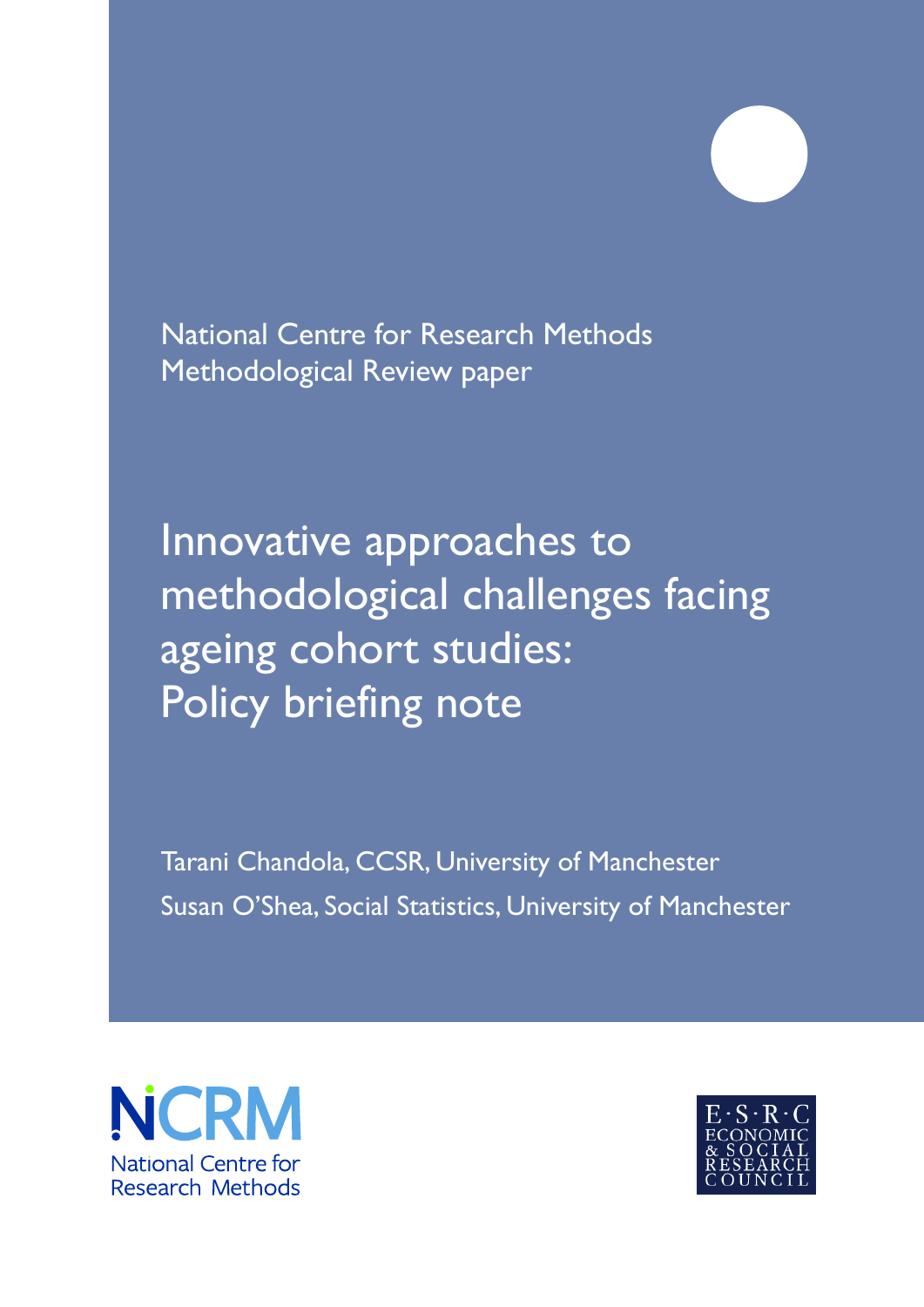# **Innovative approaches to methodological challenges facing ageing cohort studies: Policy briefing note**

# **Tarani Chandola and Susan O'Shea**

# **CCSR and Social Statistics, University of Manchester**

| 1. |     |                                                                         |
|----|-----|-------------------------------------------------------------------------|
|    | 1.1 |                                                                         |
|    | 1.2 |                                                                         |
|    | 1.3 | Measuring heterogeneity: The methodological and policy challenges for   |
|    |     |                                                                         |
| 2. |     |                                                                         |
| 3. |     |                                                                         |
| 4. |     |                                                                         |
|    | 4.1 |                                                                         |
|    | 4.2 |                                                                         |
|    | 4.3 |                                                                         |
|    | 4.4 | Practice effects and measurement errors in repeated cognitive testing14 |
| 5. |     |                                                                         |
|    | 5.1 |                                                                         |
|    | 5.2 |                                                                         |
|    | 5.3 |                                                                         |
|    | 5.4 |                                                                         |
|    | 5.5 |                                                                         |
|    | 5.6 |                                                                         |
| 6. |     |                                                                         |
|    |     |                                                                         |
|    |     |                                                                         |
|    |     |                                                                         |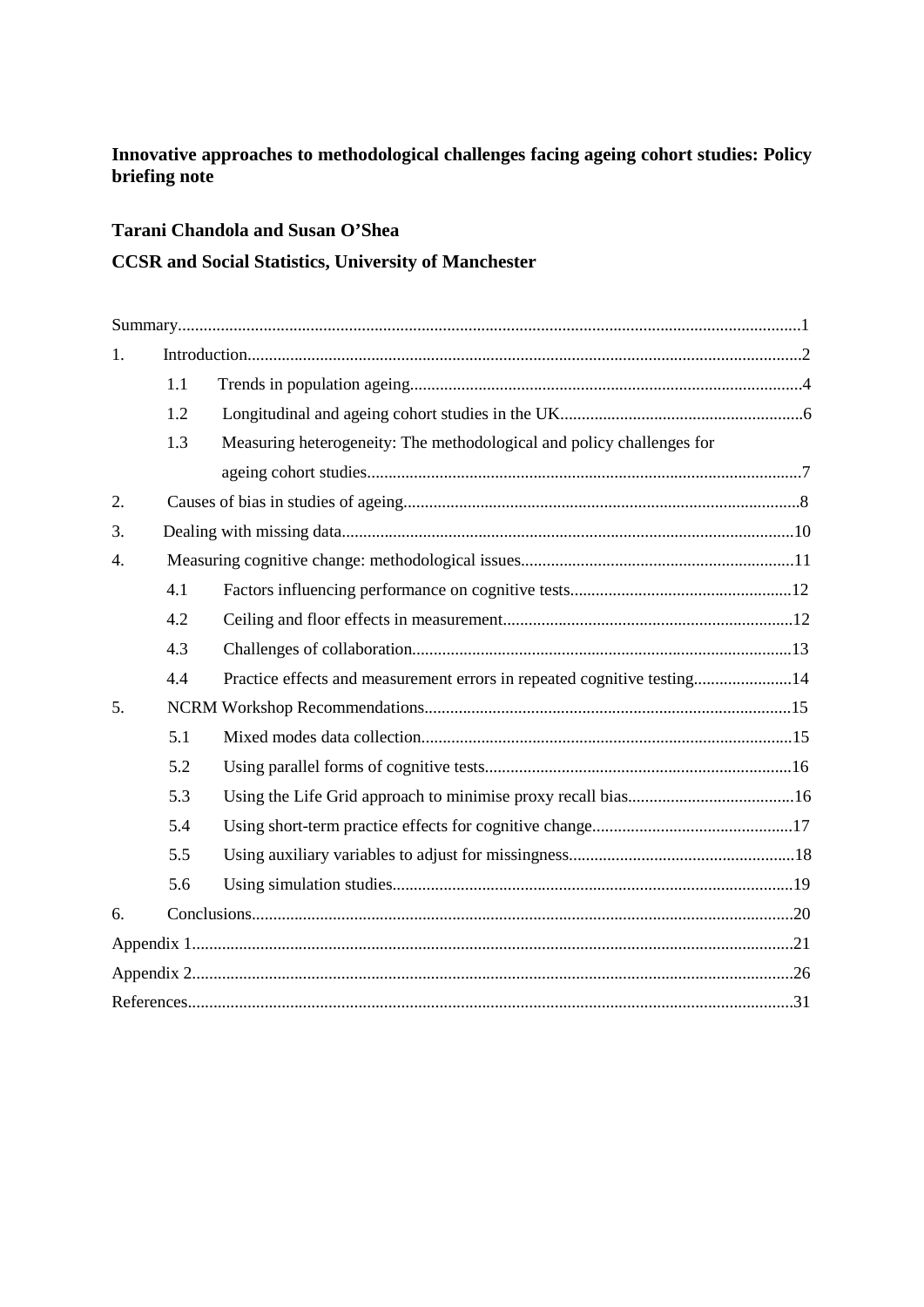### **Summary**

Ageing cohort studies around the world face common methodological challenges of data collection, measurement and analysis, which become increasingly problematic as participants grow older. While these challenges are common to all longitudinal studies, ageing cohort studies in particular highlight complex methodological issues due to the nature of the population. The National Centre for Research Methods (NCRM) funded a series of workshops during 2012 that brought together experts and researchers in longitudinal and ageing cohort studies to discuss some of these methodological challenges. The series was divided into workshops around the challenges of data collection, measurement and analysis in ageing cohort studies. The workshops and international conference brought together over 150 researchers working primarily in the social and medical sciences. Within the social sciences, social statistics and sociology were the main disciplines represented; while within the medical sciences, epidemiology and gerontology were the main disciplines. Principal investigators and researchers from a number of ageing cohort studies attended the events, including the 1946, 1958, 1970 British Birth Cohort studies, English Longitudinal Study of Ageing (ELSA), Whitehall II study, the Cognitive Function and Ageing Studies, the Gas and Electricity Workers cohort study (GAZEL) and the Lothian birth cohort. There were presentations from early career researchers at all the events. These workshops were successful in generating discussions about the methodological contributions from different disciplines on the challenges related to data collection and analysis for ageing cohort studies. The seminar series was responsive to suggestions from attendees, for example, the theme of workshop 2 emerged from discussions at workshop 1. The themes of the conference and related training workshops emerged from the evaluations from previous workshops. Evaluations for each event were very positive, with a strong appreciation for the training workshops. Attendees were very appreciative of the provision of STATA .do files for complex analyses and they indicated a strong preference for more training events on the topics of missing data and life course analysis.

This report summarises some of the work underlying the workshops and highlights some of the innovative solutions researchers have adopted to overcome these challenges. These include using mixed modes of data collection to deal with respondent burden, using the Life Grid history method to deal with recall bias for proxy respondents, using auxiliary variables to adjust for 'missing not at random' mechanisms, and using a range of missing data analysis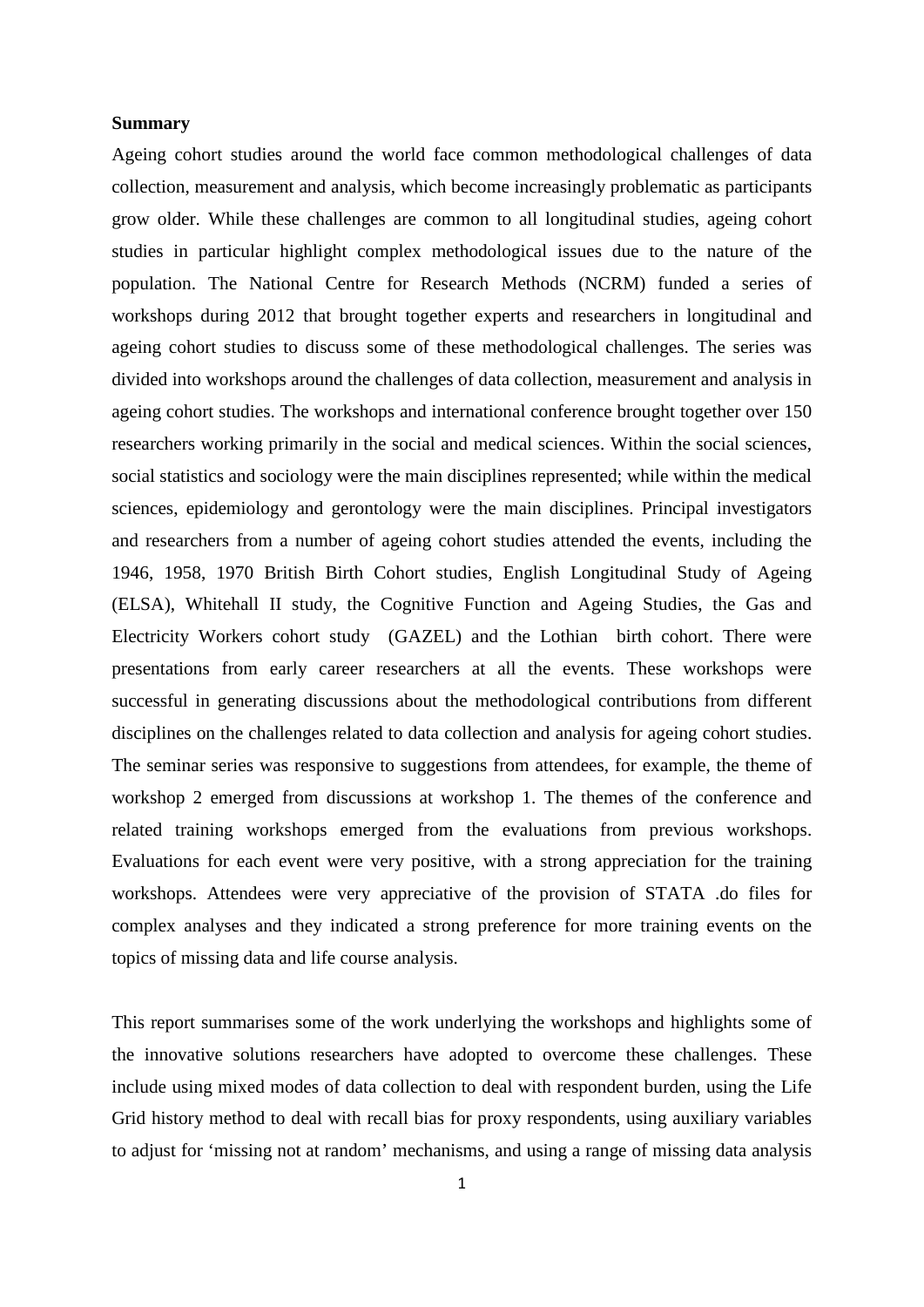methods and simulation studies to assess the performance of a different analytical strategies to deal with missing data.

## **1. Introduction**

Ageing cohort studies around the world face common methodological challenges of data collection, measurement and analysis, which become increasingly problematic as participants grow older. While these challenges are common to all longitudinal studies, ageing cohort studies in particular highlight complex methodological issues, for example, do we need different measures of health and functioning for studies of older people? Longitudinal studies use the same measures of health over and over again in order to be able to observe changes. But until recently this was only done between childhood and middle age. New measurement instruments may be needed to measure change in dimensions of participants' lives that become more important in older age, and that may not be captured well by instruments validated in younger populations. However, when a new measure is introduced after the first wave of a longitudinal survey it breaks the continuity between past and future sweeps. What is needed is the right combination of continued repeat measures with newer ones that are more relevant in the later years.

Longitudinal cohort studies of ageing are a subset of longitudinal studies in which: (1) The sampling population an "older" person, which is usually someone above a specified age (usually 50 years and over); (2) the unit of analysis is typically the older person and their partner, and so has an emphasis on the household; (3) the study duration is the whole life course and so they are usually not restricted to just two waves of data; (4) there is an emphasis on collecting repeated measures of the same variable and an accumulation of life history data with a focus on measures of relevance to older populations.

A number of large longitudinal studies of ageing have been developed in recent years in many countries around the world. The U.S. Health and Retirement Study (HRS) was launched in 1992, and this study has provided a template for studies such as the English Longitudinal Study of Ageing (ELSA), the Survey of Health, Ageing and Retirement in Europe (SHARE), and many other more recent ageing cohort studies in Asia. Alongside these new ageing studies, which share a comparable template, some of the older birth cohorts such as the Medical Research Council (MRC) 1946 Birth Cohort Study and the Whitehall II civil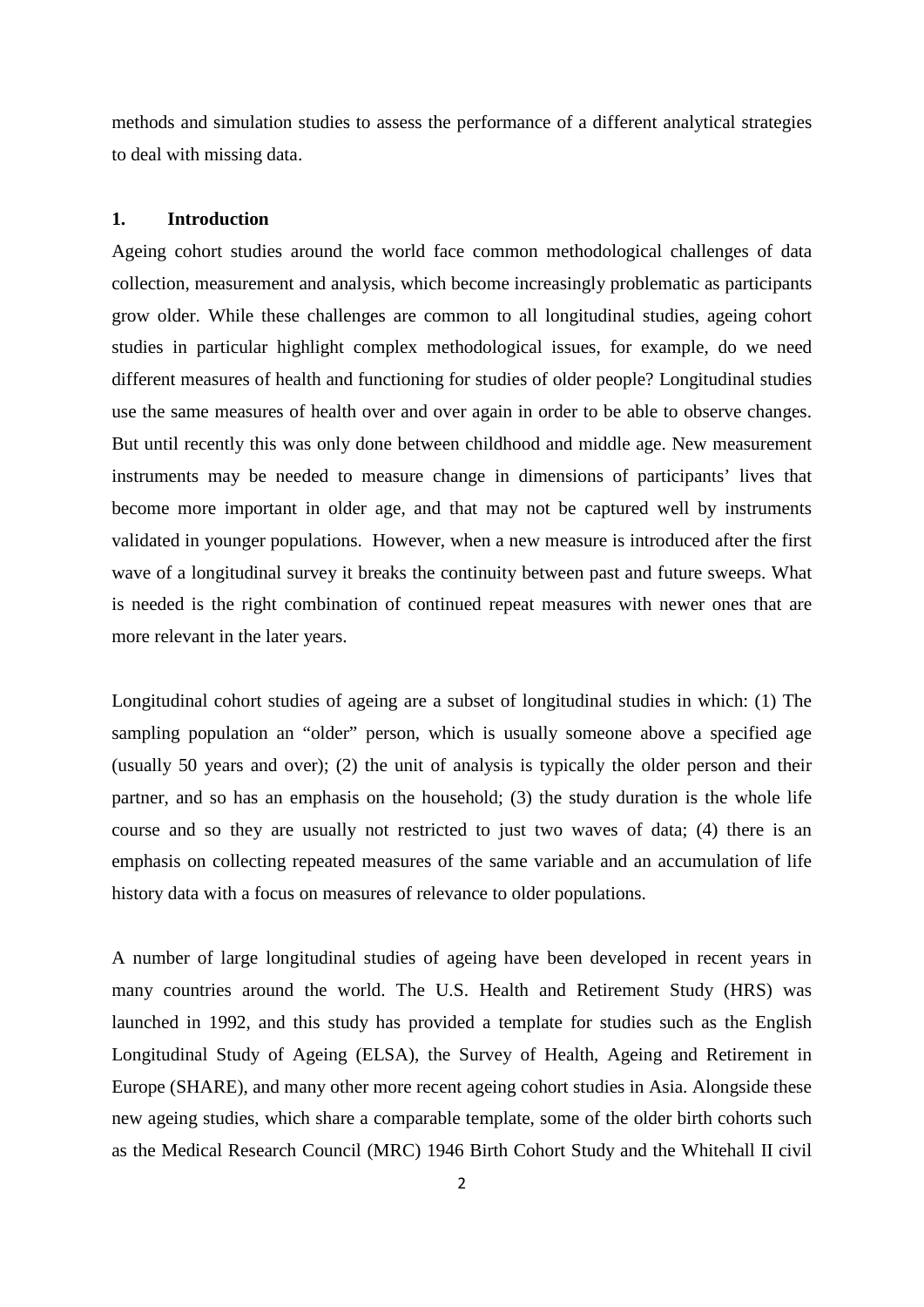servants cohort are maturing with surviving respondents now entering early old age. Furthermore, ongoing long running longitudinal studies such as the British Household Panel Survey and its successor, Understanding Society, have always included older respondents who continue to be followed up and surveyed each year. All of these studies represent the different kinds of ageing cohort studies and although they have different origins, they share common methodological problems related to data collection and analysis.

Ageing cohort studies are inherently interdisciplinary, incorporating a range of biomedical and social science disciplines. As study members age and become increasingly frail, they may not be able to participate due to problems with mobility, problems with sight/hearing and dementia. This may require changes in the mode of data collection as well as the use of information from proxy respondents. While asking certain key questions from proxy informants is a standard method, asking relatives or carers for complex information on which health problems have occurred, when each one began and for how long it went on may be subject to considerable recall biases. Attrition and non-response are also common problems for most longitudinal studies. Standard methodological approaches tend to assume there are no major differences between those who stay in the study and answer all the questions and those who do not (known as the "Missing At Random" assumption). But this assumption is hard to justify in an ageing cohort. There are now more complex analysis strategies that take account of "Not Missing At Random" mechanisms, an assumption on missing data which may become increasingly important as sample members leave ageing cohort studies.

A strategic review of panel and cohort studies (Martin et al. 2006) emphasised the importance of longitudinal studies to address key issues in the Economic and Social Research Council's (ESRC) Strategic Plan which includes research on ageing populations. Methodological challenges become more complex as participants in longitudinal studies become increasingly elderly. Studies need to address new research questions related to ageing while maintaining their existing instruments to measure change and adopt new modes of data collection that are appropriate for older populations. The methodological challenges raised by ageing cohort studies also reflect many of the key topics identified for UK research methods. These include: longitudinal methods; interdisciplinary and mixed methods; data linkages to new digital data; survey methods; research ethics; and comparative research.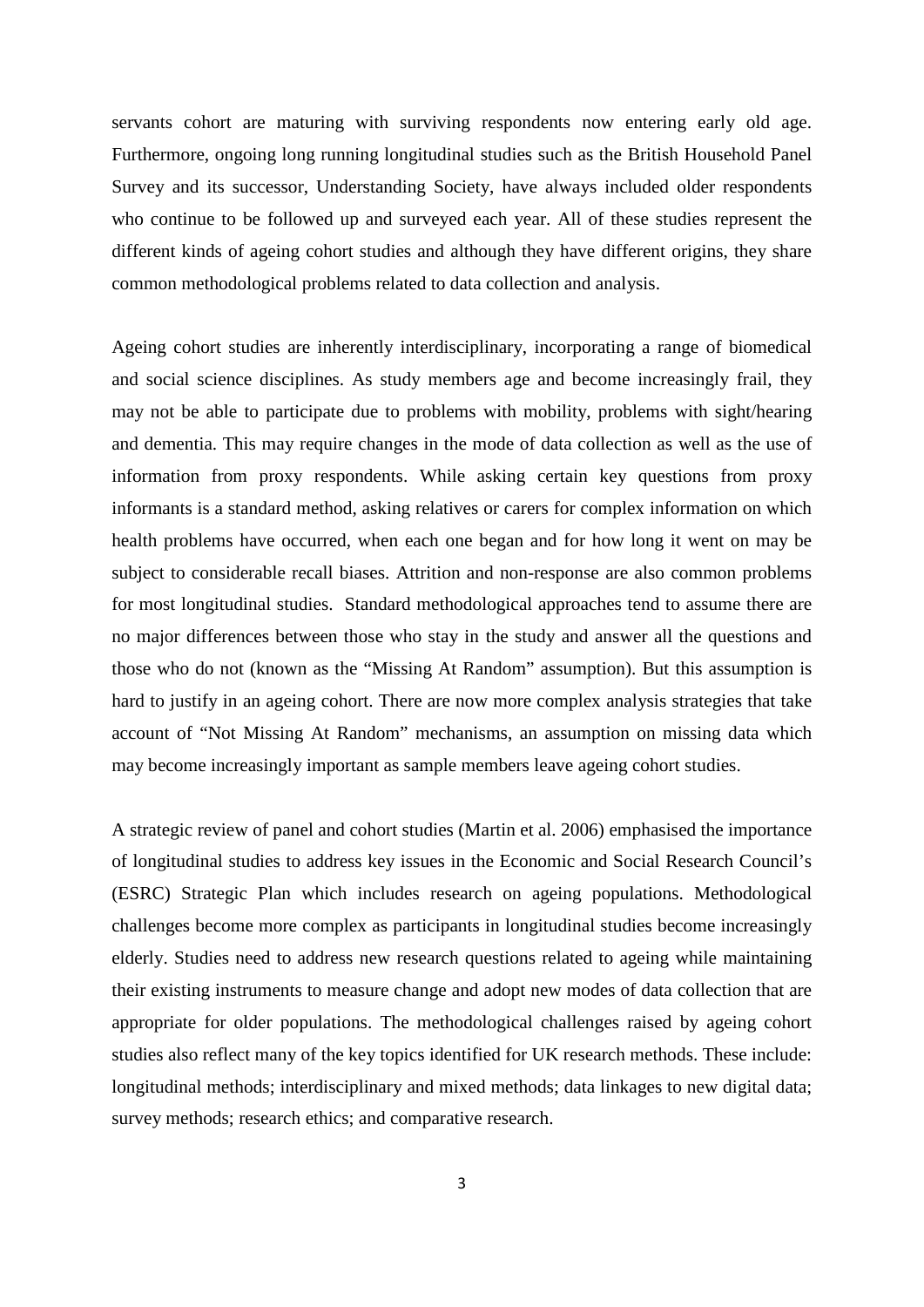The National Centre for Research Methods (NCRM) funded a series of workshops as part of its Networks of Methodological innovation imitative that brought together experts and researchers in longitudinal and ageing cohort studies during the course of 2012 to discuss some of these methodological challenges. The key topics, innovations and recommendations are highlighted in this article. The afternoon session of the first workshop consisted of small groups discussing expectations of the seminars and these discussions had an influence on the structure and subsequent themes for the rest of the workshops. Appendix 1 contains details of the workshop themes, challenges and innovative solutions proposed during the workshop series. Full details of the programme, speakers and practical sessions can be found in Appendix 2 with links to slides downloadable from the methods@manchester website [\(http://www.methods.manchester.ac.uk/ageingcohort/\)](http://www.methods.manchester.ac.uk/ageingcohort/).

The article begins by providing a brief overview highlighting trends in population ageing studies and taking a brief look at some key UK longitudinal studies. We then look at the following the key issues: non-response and attrition; selection and survivor bias; missing data; measuring cognitive change; mixed modes data collection; measuring and monitoring general health status; and psychometric considerations including questions around validity and ceiling and floor effects. Finally, recommendations are made for further developments in the area of ageing cohort studies resulting from the NCRM network of methodological innovation workshop series.

#### **1. 1 Trends in population ageing**

In recent years there has been a rise in interest amongst policy makers and researchers in understanding the trends in population ageing worldwide due to increased longevity. The increase in people living longer has complex social and economic costs and benefits that require rigorous scientific understanding and these impacts, according to Howse [\(2012\)](#page-34-0), remain somewhat unclear. Howse suggests that the work of health care professionals in the future is likely to focus on strategies for the prevention and management of chronic disease in older age. [Tucker et al. \(2011\)](#page-34-1) highlighted a trend towards emphasising prevention, enablement and personalisation of services for older people accessing community equipment, adaptations and care services. Their evaluation of self-assessment services suggested the potential of this type of referral system to address the preventative agenda.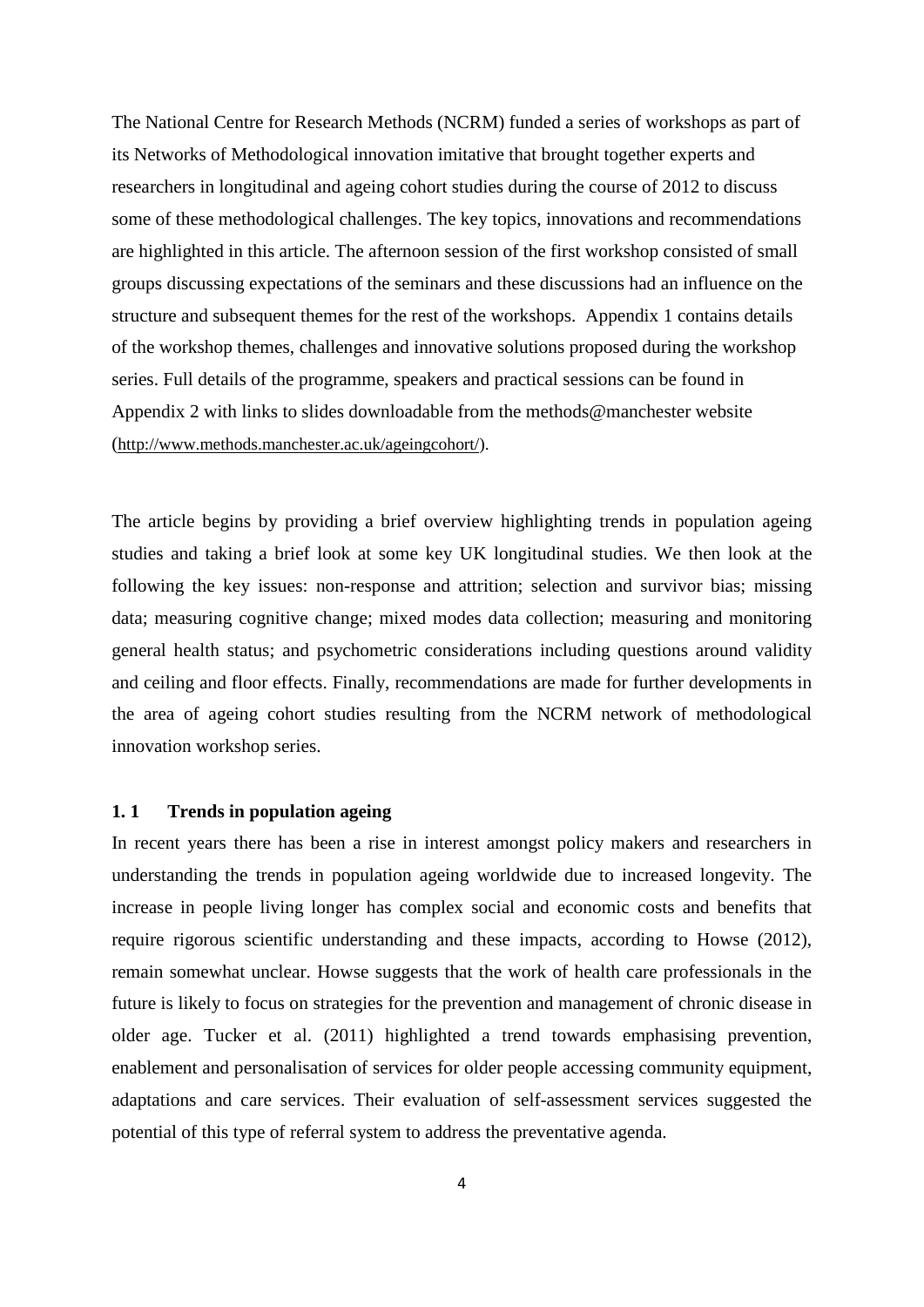Some other examples of the diversity of contemporary research in this area include: understanding the impacts of disability on an older population in order to assist policymakers and health care managers plan appropriate services [\(Hebert et al. 2012\)](#page-33-0); understanding the frequency and effects of dual impairments such as hearing and visual impairments in older people and their links with depression [\(Schneider et al. 2011\)](#page-34-2); the influence of education on health and well-being in later life in different European contexts [\(Avendano et al. 2009\)](#page-33-1); investigating how home delivered health care can improve wellbeing and reduce the overall need for care [\(Parsons et al. 2012\)](#page-34-3); and the effects of social inequalities in health pertaining to physical functioning and mental health after retirement [\(Jokela et al. 2010\)](#page-34-4) and the speed with which older people's physical health deteriorates in early old age dependent on prior occupational class [\(Chandola et al. 2007\)](#page-33-2).

With the population of the USA set to double by 2025 [\(Reboussin et al. 2002\)](#page-34-5) and by 2050 the number of people aged 60 or over worldwide is set to triple [\(Jurges 2009\)](#page-34-6). The best way to improve our knowledge of individual and population ageing is, according to Jürges (2009), through multidisciplinary approaches and the use of longitudinal data. This process has already begun within the international research community, led in part by US survey research methodologists, with the development of integrated micro-data, with national and international data sources consisting of household-level, and individual-level data across a range of measures from economic well-being to health. Jürges suggests that it is the international dimension that will prove most useful in understanding ageing trends in different country, institutional and policy circumstances and as a means of learning about what policy interventions work best in particular ageing contexts. Jürges (2009) reports on many of the international data sources including the German *Socio-Economic Panel* (SOEP), the H*ousehold Income and Labour Dynamics in Australia* (HILDA), the *Cross-National Equivalent File* (CNEF) and the *Survey of Health, Ageing and Retirement in Europe* (SHARE). This latter survey contains micro-data on social and family networks of individuals over 50 years old in fifteen European countries and includes indicators of their socio-economic status and health. One of the major advantages of this survey, according to Jürges (2009), is it is partly harmonised with the *English Longitudinal Study on Ageing* (ELSA) and the U.S. *Health and Retirement Study* (HRS). Other surveys are currently in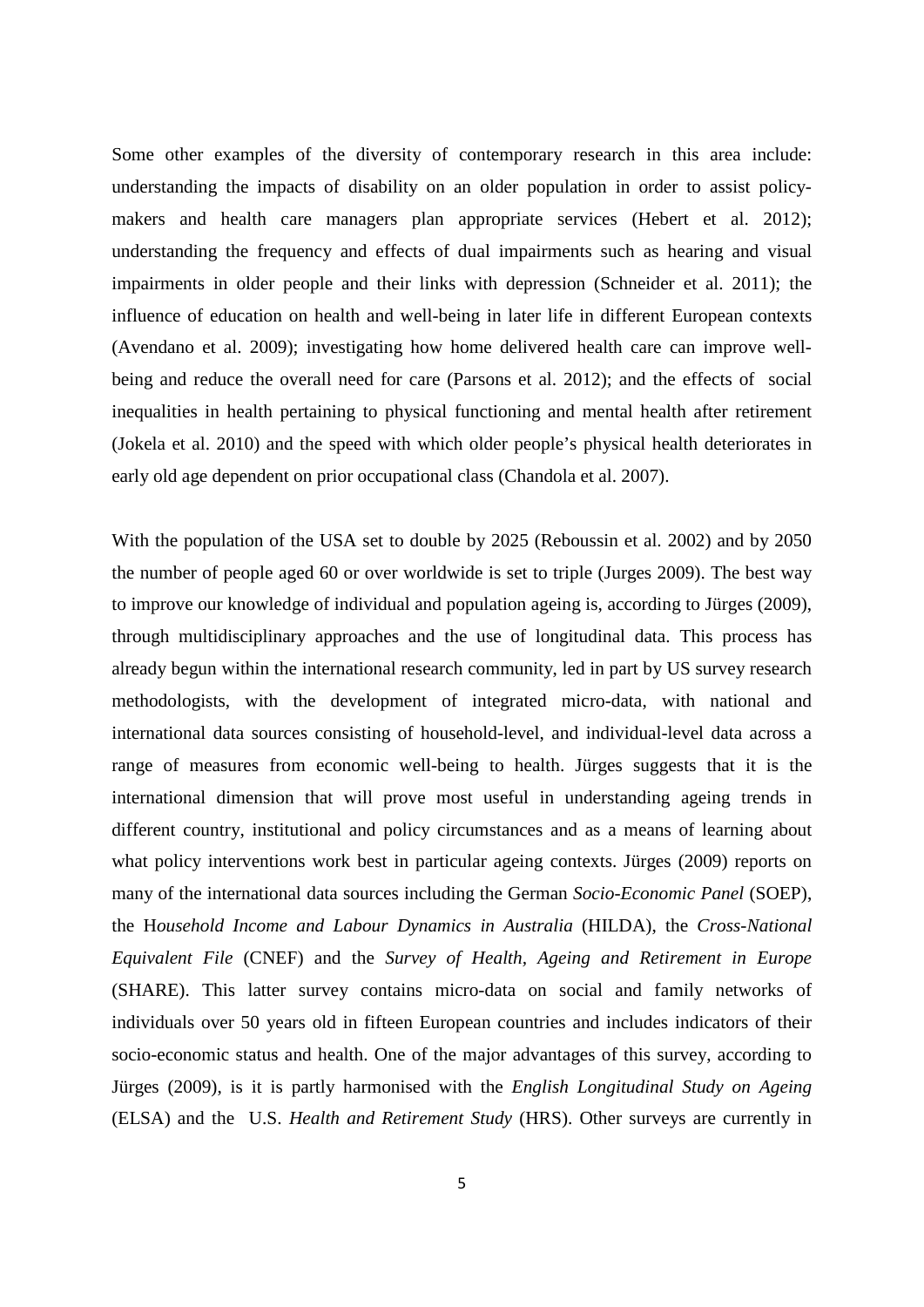development that will build on many of the design elements of SHARE and HRS allowing further international comparability across a range of ageing related topics.

## **1.2 Longitudinal and ageing cohort studies in the UK**

The UK is home to the largest and longest-running longitudinal studies in the world. Martin et al. (2006) advocate continued investment and strategic planning for UK based longitudinal studies which continue to contribute to knowledge of individual and societal well-being trends and to act as aids to policy makers, particularly in light of ageing populations. The following list highlights some of the longitudinal studies available in the UK, many of which have national and internationally comparable elements. Full details of the studies, including access to data, are available via the UK data service [\(www.ukdataservice.ac.uk\)](http://www.ukdataservice.ac.uk/).

The *National Child Development Study* (NCDS) follows the lives of individuals born in a particular week in 1958 across Great Britain. The study's main aim is to understand human development across the whole lifespan and the factors that influence it. The 1970 *British Cohort Study* (BCS) covers England, Scotland and Wales and follows the lives of over 17,000 people born in a particular week in 1970. The first wave of the study was designed to be comparable with the 1958 cohort study and examined the social and biological characteristics of the mother in relation to neonatal morbidity. There have been several data collection sweeps which have developed over the years to include information not just on medical topics but also covering education, social development, health and the economic circumstances of individuals. Similarly, the *Millennium Cohort Study (*MCS) began in 2000 and focuses on the economic, health and social conditions facing children growing up from this period. All three cohort studies alongside the new UK birth cohort "Life Study" will help provide a better picture of the circumstances of ageing over time. They are housed at the *Centre for Longitudinal Studies* (CLS) where they are maintained and user support provided.

The *British Household Panel Survey* (BHPS) was conducted by the Institute for Social and Economic Research (ISER) at the University of Essex from 1991-2009 (Waves 1-18). This study formed the UK arm of the *European Community Household Panel* (ECHP) survey providing EU cross-national comparable micro-data on various living conditions such as work, health and housing. In 2009 the BHPS migrated to a new study called *Understanding Society*, also known as the *United Kingdom Household Longitudinal Study* (UKHLS). It is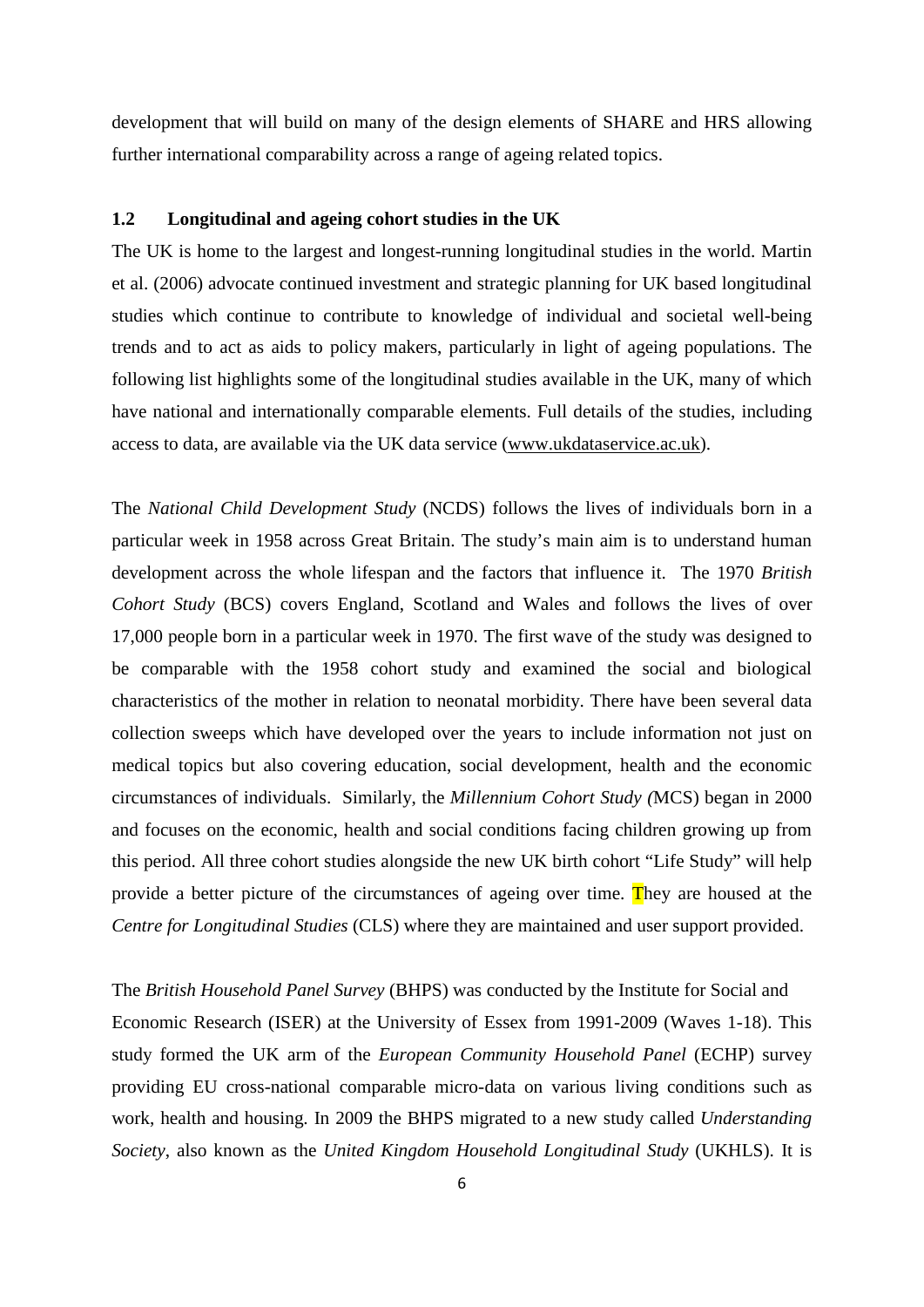hoped the study will facilitate research on the general well-being of the UK over time with a particular focus on family life and social ties, health, work and finances. Lower level geographical datasets are made available under special licence from the Secure Data Service. The *English Longitudinal Study of Ageing* (ELSA) specifically focuses on older people's patterns of ageing, transitions to and beyond retirement and quality of life by examining the dynamics between social networks and participation, health and functioning, and economics. This study is modelled closely on the US *Health and Retirement Study*.

### **1.3 Measuring heterogeneity: the methodological and policy challenges**

Observed heterogeneity amongst the older population; in functional status, health perceptions, satisfaction with health and emotional well-being; is one of the most consistent and remarkable findings about gerontological health. This heterogeneity has likely stimulated growing interest in using more multidimensional measures of health status in studies of elderly persons. This has resulted in research that not only looks at the difficulties associated with ageing but also at ways in which individuals age well. For example, Doyle et al. [\(2012\)](#page-33-3) have recently used the ELSA and the *Health and Lifestyle Survey* (HALS) datasets to propose a model of successful healthy ageing that takes account of these widespread experiences combining both subjective and objective measures. Their model provides reproducible insights and confirms the role of active physical and social participation and personal resilience for ageing well. Utilising the SHARE survey, d'Uva et al. [\(2008\)](#page-33-4) investigated the impact of educational level on the self-reported health status of older Europeans across six domains. They found that heterogeneity in reported emotional health, mobility, pain, breathing, sleep and cognition could mask health inequalities if patterns of reporting by educational status were not taken into account. Another study utilising SHARE, reported widespread heterogeneity in later-life mental health in Europe with higher educational attainment and being married associated with optimal mental health [\(Ploubidis and Grundy](#page-34-7)  [2009\)](#page-34-7). Similarly, a study by [Vonkova and Hullegie \(2011\)](#page-35-0) showed that in cases of selfassessment respondents may react differently to different types of research questions and that this heterogeneity in reporting behaviours may lead to biased results.

While methodological problems are common to all longitudinal studies, they are particularly relevant to ageing cohort studies due to the nature of the population. Frailty in the population, compounded by disability and health problems makes it difficult to measure many things in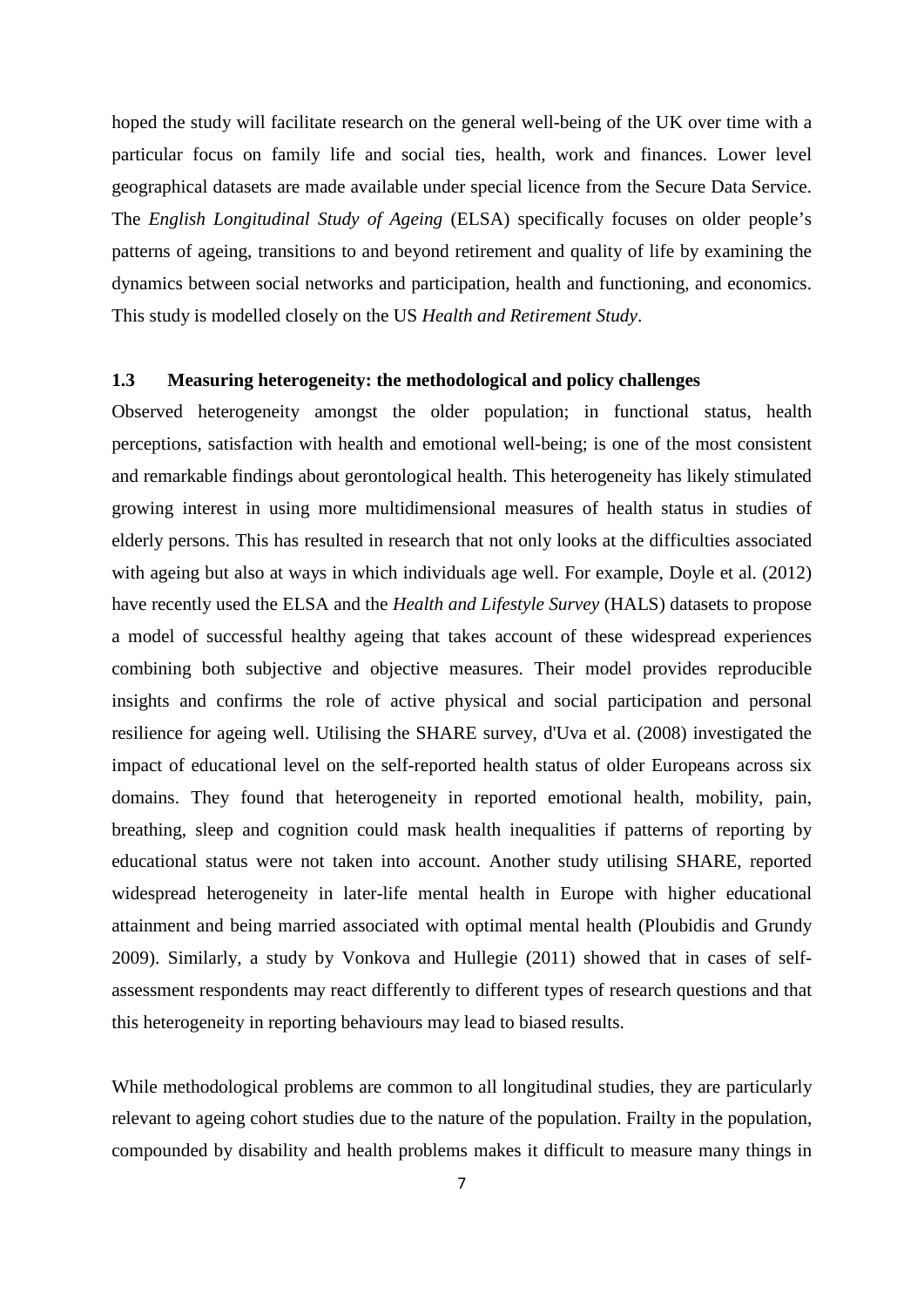this population. Selective drop out from studies means that missing data analysis that relies on Missing At Random assumptions may not hold which requires that the cause of the missing data (such as ill health that may not be observed at previous waves) is unrelated to the missing values. It is more likely that the missing data mechanisms are non-ignorable and that the data are Missing Not At Random, as a person's poor health status in the baseline survey (which may not be measured or observed at baseline) is likely to result in their being unobserved in the follow up survey. Even after accounting for all the available observed information on a person, the reason for their observations being missing in the following waves could still depend on the unseen observations themselves. The following section looks at non-response and attrition in the context of ageing cohort studies.

## **2. Causes of bias in studies of ageing**

All longitudinal studies are subject to problems with non-response and attrition, but these problems are magnified considerably in ageing studies where rates of attrition tend to be higher [\(Gardette et al. 2007\)](#page-33-5). The challenges older study participants pose are not unique but their personal and medical circumstances present sufficient challenges for the design and analysis of clinical research studies to warrant attention. [Van Ness et al. \(2010\)](#page-34-8) highlight the specific statistical challenges this group encompass design and analytical strategies for multiple outcomes, multicomponent interventions, floor and ceiling effects, missing data, state transition models and mixed methods.

Sample loss arises in longitudinal surveys at every wave from a failure to locate sample members, or from a failure to contact them, or because contacted subjects choose not to cooperate with the survey. In ageing studies, the last reason becomes increasingly common as subjects may not be able to participate due to ill health and disability reasons and the external validity of a study is threatened [\(Mein et al. 2012\)](#page-34-9). As the sample becomes progressively smaller it also becomes less representative of the population of research interest because the propensity for attrition varies in a systematic way. It has been argued that for a research findings to be interpreted correctly a detailed analysis of the different types and effects of attrition should be carried out to determine if attrition has occurred at random or if it is associated with particular participant characteristics [\(Gardette et al. 2007\)](#page-33-5).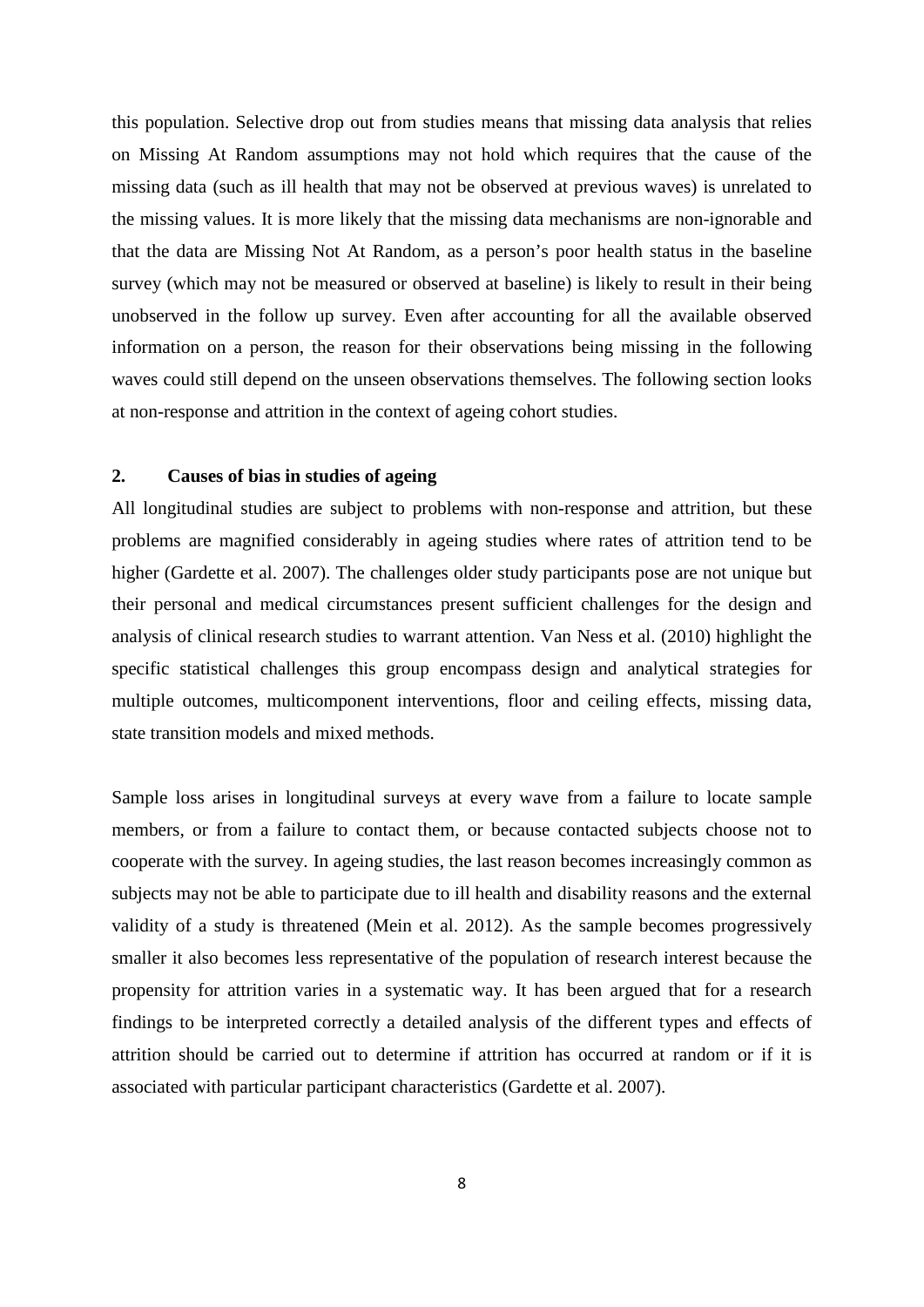Non-response and attrition has the effect of reducing the sample size and as a result can have an impact on statistical efficiency. Researchers are becoming more aware of the need to account for non-response and attrition bias in their work and use a variety of techniques to do this. It can be dealt with by means of statistical procedures to reduce bias and in relation to study design and follow up techniques at subsequent waves. A comparison of earnings measures from UK longitudinal and cross-sectional surveys [\(Francesconi et al. 2011\)](#page-33-6) revealed notable and stable differences between the different data waves suggesting that nonresponse and attrition plays an important role between the first and the second comparison time points. [David et al. \(2012\)](#page-33-7) tested the cost-effectiveness of different types of sample size maintenance programmes in a diabetes prospective cohort study. Their approach advocated the use of substitution sampling, finding it to be a justifiable economic means of maintaining sample sizes. This is one of the most common means of replenishing samples lost through attrition in ageing cohort studies. [Matthews et al. \(2004\)](#page-34-10) suggest all longitudinal studies should investigate attrition or estimations could otherwise be biased. They suggest that these biases could be of particular import for estimates of movements from an older person's own home to a residential home and could affect the estimates of health and psychiatric diseases where risk factors are associated with attrition.

Conversely, in ageing studies, attrition due to ill health results in a healthy 'survivor bias' which restricts inferences based on risk factors measured earlier on in life. A classic example of the healthy survivor bias is the association between cigarette smoking and dementia among older adults. While there is a strong association between smoking and cognitive performance in younger adults, this association generally attenuates in older samples [\(Whittington and](#page-35-1)  [Huppert 1997\)](#page-35-1) presumably because the lethality of smoking results in highly selected populations of very old smokers. Survivor bias in studies of ageing is thought to account for the mixed findings regarding the association between cigarette smoking and dementia among older adults[\(Liu et al. 2010\)](#page-34-11). While this is a common problem for most longitudinal studies, standard methodological approaches (such as under a Missing At Random assumption) are hard to justify in an ageing cohort.

Another example is the reversal of the association between education and cognitive function in elderly populations; several studies deal with this issue (Basu, 2013; Ganguli et al. 2010; d'Uva et al. 2008; Laursen, 1997). In general education promotes survival. However, the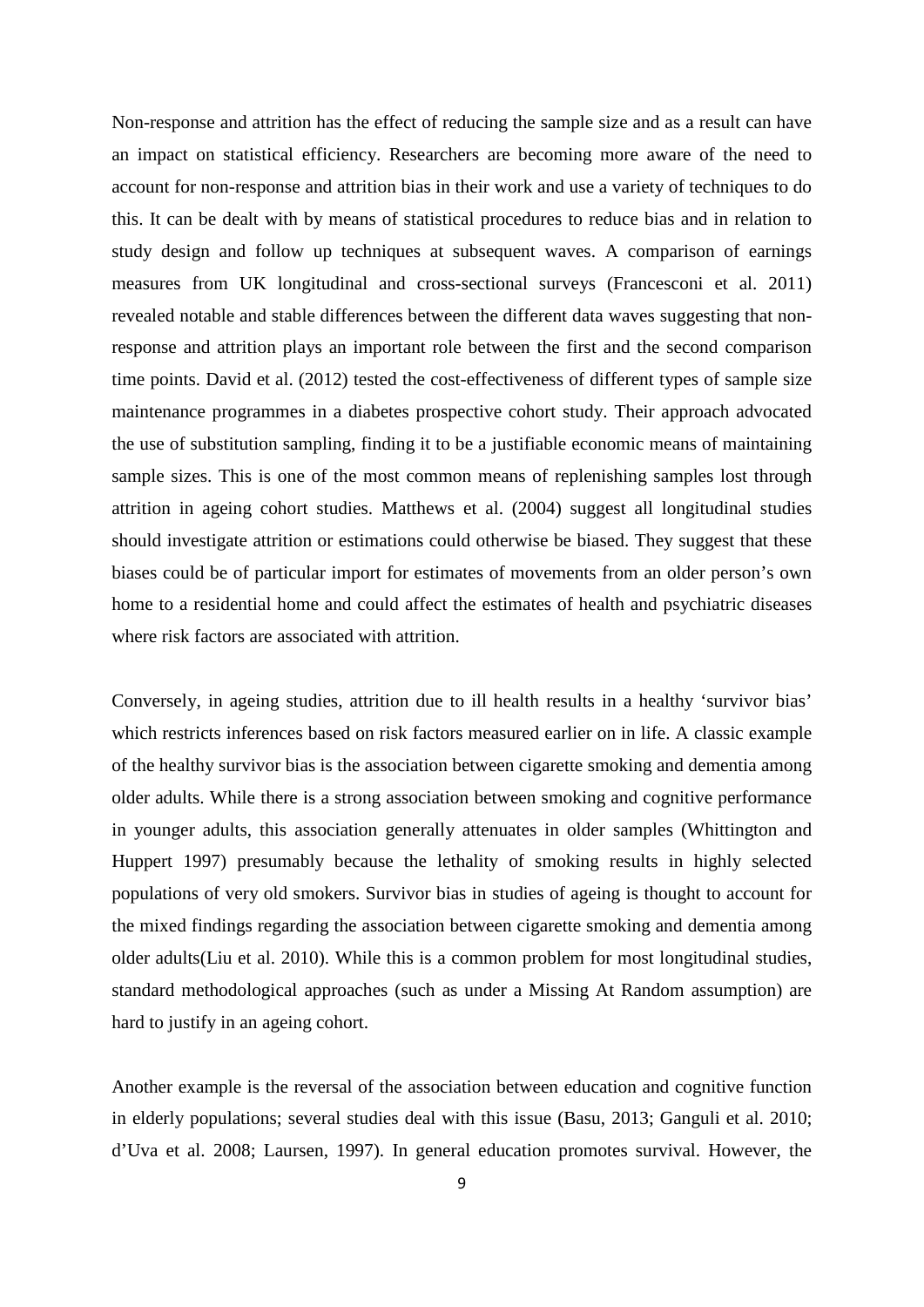survival of people with no or little education into older ages suggests these selected elderly may have other unobserved, beneficial personal traits. This is something Doyle et al. (2012) highlight in their study on successful ageing in British populations, claiming personal resilience, along with participation in physical and social activities to be key. If unobserved traits influence health, they would bias any estimate of the association between education and health among the survivors. Because of the association between education and cognitive engagement, the same bias may apply to estimates of the association between adult cognitive activities and health. Common missing data methods can be used to analytically address selection bias, using missing data methods such as inverse probability weighting to account for competing risks if other factors are measured. In many instances, it has been shown that although this bias is a theoretical possibility, it is not severe unless survival is quite low (e.g., in very old samples). Studies of individuals above age 80 or 90, however, may face severe bias due to selective survival.

## **3. Dealing with missing data**

Selective drop out between waves of data collection is often on the basis of health problems [\(Anstey et al. 2003\)](#page-33-8). Some of these health problems may be observed in previous waves, but not all health problems and other factors related to drop out will be observed. Standard methodological approaches tend to assume there are no major differences between those who stay in the study and answer all the questions and those who do not (known as the "Missing At Random" assumption). But this assumption is hard to justify in an ageing cohort. As health and well-being measures are often the dependent variables in analyses of ageing cohort studies, such selective drop out results in missing data mechanisms that are missing not at random. Or in other words, a person's unobserved poor health status in the previous wave is likely to result in their being unobserved in the current wave.

In addition to unobserved poor health as a factor for missing data, there are other reasons why ageing cohort studies may particularly suffer from missing data problems, that sets them apart from standard longitudinal studies. There may be greater residential mobility by sample respondents at older ages due to "downsizing". Downsizing is a common lifecourse occurrence with families after children become adults and leave their parental home. The parental generation reduces their need for housing consumption and require smaller and less expensive housing. This often results in downsizing to a smaller house, and so tracking older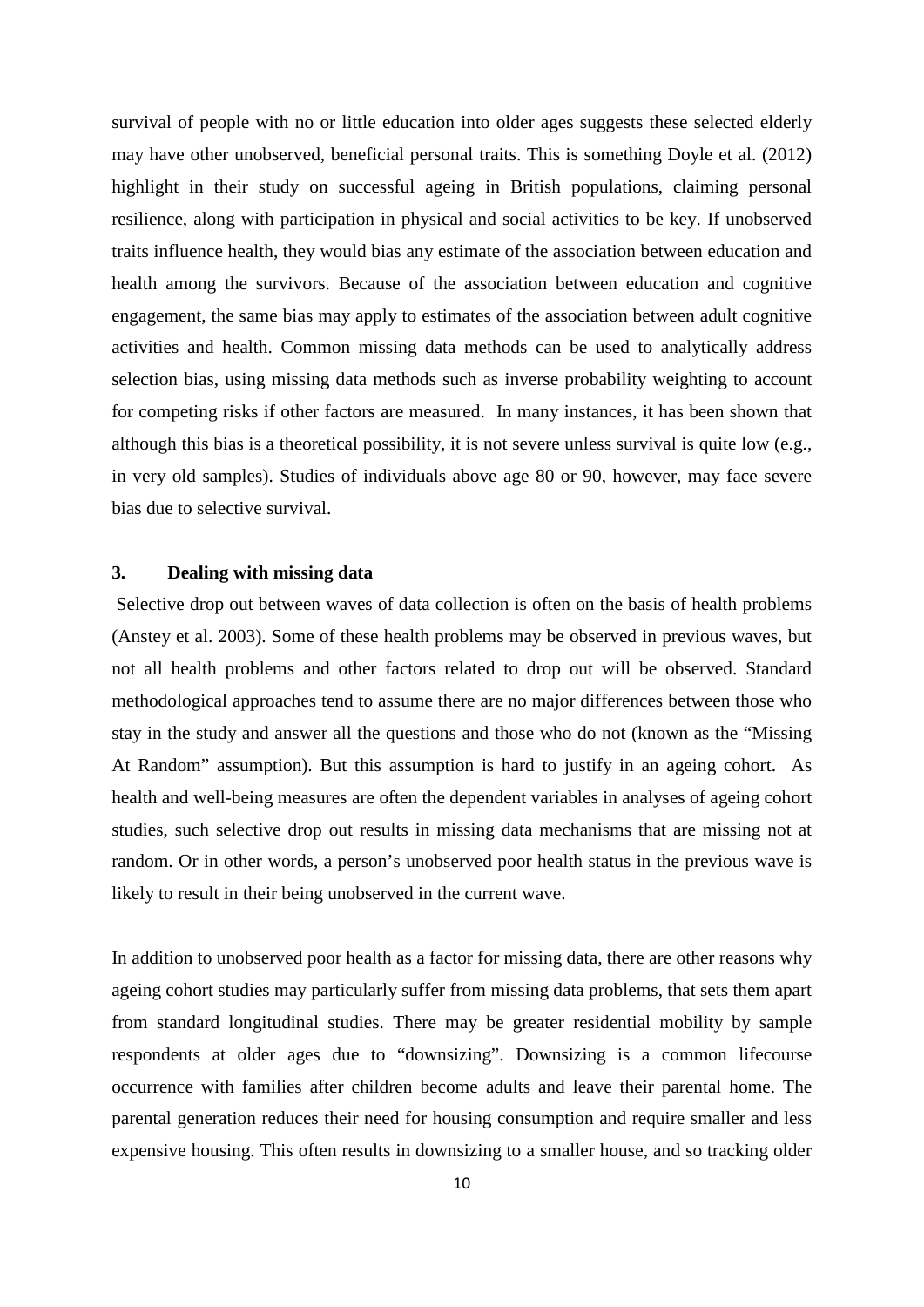respondents in a longitudinal study becomes especially problematic when downsizing occurs. Differential 'respondent burden' is another oft-cited reason for non-response (Groves and Couper, 1998). There is evidence that surveys of longer duration have higher attrition rates (Zabel, 1998). If attrition from a survey is systematically related to outcomes of interest or to variables correlated with these outcomes, then not only will the survey cease to be representative of the population of interest, but estimates of the relationships between different key outcomes, especially in a longitudinal context, may also be biased (Plewis, 2011).

There has been a substantial increase in missing data handling techniques that assume a missing at random (MAR) mechanism. MAR mechanisms assume that the propensity for missing data on an outcome is related to other analysis variables. Although MAR is often reasonable, there are situations where this assumption is unlikely to hold, leading to biased parameter estimates. One typical example is an ageing cohort study of functional decline where participants with the greatest declines also have the highest likelihood of attrition, even after controlling for other correlates of missingness. The data are thus likely to be Missing Not At Random (MNAR) as the reason for participants being missing still depends on the unobserved characteristics of the missing participants, even after taking into account all available observed information. There is a large body of literature on missing not at random (MNAR) analysis models for longitudinal data, particularly in the field of biostatistics (Plewis 2011). Because these methods allow for a relationship between the outcome variable and the propensity for missing data, they require a weaker assumption about the missing data mechanism.

More complex *Not Missing At Random* (NMAR) analysis strategies may become increasingly important as sample members leave ageing cohort studies due to sudden changes in ill health, infirmity and disability which are unobserved and not predicted from earlier waves of data,. While in many research circumstances employing data handling techniques that assume a *Missing At Random* (MAR) procedure may be suitable, in longitudinal ageing cohort studies this is not always appropriate.

#### **4. Measuring cognitive change: methodological issues**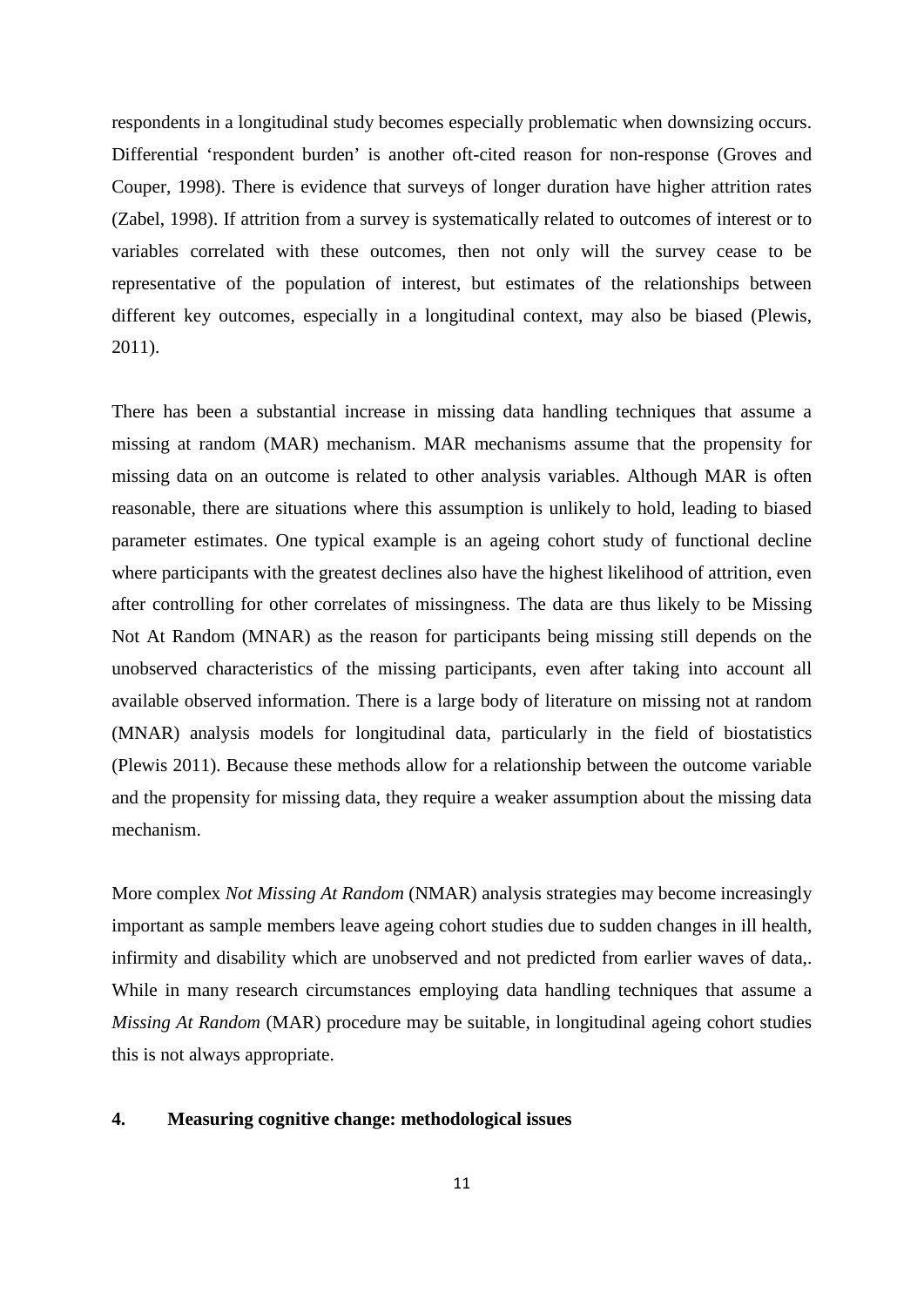Most studies on ageing measure aspects of cognitive function. This is because some of the basic cognitive functions most affected by age are attention, memory and perception.. However, there are a number of methodological issues that arise when measuring cognitive change in elderly populations. Although cognitive function tends to decline with age, in particular memory, perception and attention, there is a wide range of variability across individuals. [Liu et al. \(2010\)](#page-34-11) suggest that while some older people do as well as younger people on a range of cognitive function tests and may even out-perform them on some, there are still important methodological issues when measuring cognitive change in older people.

The methodological challenges around cognitive ageing make it one of the best examples of the methodological challenges that ageing cohort studies face that are common and yet distinct from standard longitudinal studies. These include: learning effects in the use of standardised cognitive function measurement tools (Jenkins, 2012 and JacqminGadda et al., 1997); selection bias and the possibility of a test-examiner effect [\(Laursen 1997\)](#page-34-12); and intraindividual cognitive variability (short-term changes) that can highlight important predictive ageing related outcomes which can help explain the psychological process of adaptation [\(Martin and Hofer 2004\)](#page-34-13). The tension between continuing repeated measurements from earlier on in the lifecourse versus new and more relevant measures is typified in the challenges around cognitive decline. New measures of cognitive tests at older ages are often needed that distinguish between dimensions of cognitive functioning that are particularly important for older populations. Floor and ceiling effects may be marked in a number of cognitive measures with the majority of respondents in early old age obtaining maximum scores on some cognitive tests, while a large proportion of those with dementia in later life obtaining the minimum scores. There is the problem of measuring change when participants are no longer able to participate in cognitive and other functioning tests, such as those with onset of dementia or other disabilities. Furthermore, cognitive tests in particular are subject to practice effects [\(Duff et al. 2010\)](#page-33-9), which often result in improved cognitive scores after baseline tests. Finally, there are strong selection issues with missing data in cognitive tests as those with missing data are most likely to be the respondents with the poorest cognitive functioning (Richards et al. 2001).

#### **4.1 Factors influencing performance on cognitive tests**

Performance on cognitive tests can be affected by many factors apart from cognitive ability including, cultural experiences, language usage, educational attainment, emotional and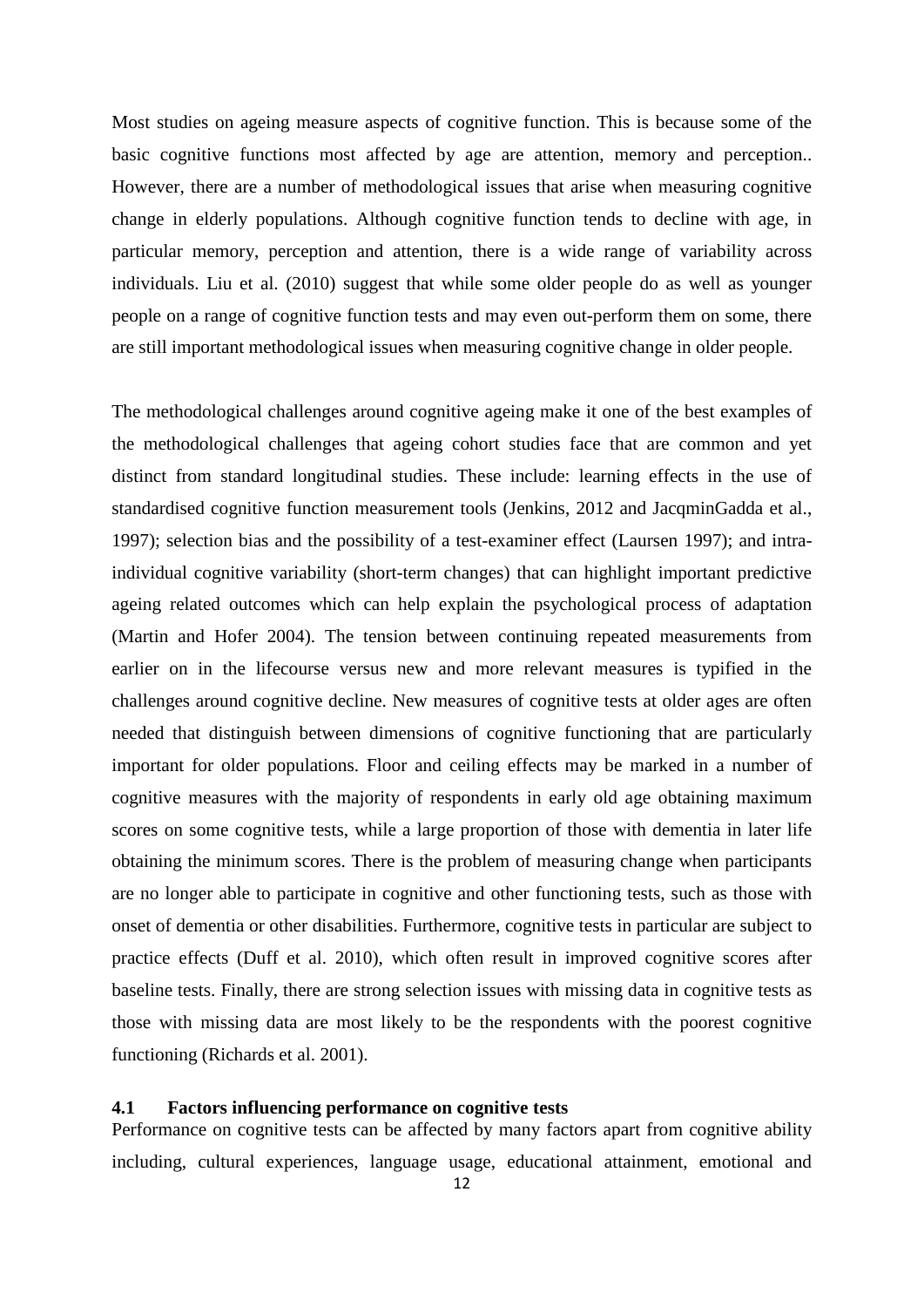physical states, prior testing experience, the testing environment (Ganguli et al., 2007 and Morris et al., 1999). [Morris et al. \(1999\)](#page-34-14) claim it is for this reason that it becomes difficult to disentangle individual differences in cognitive scores that are due to the process or disease of interest from these other confounding factors. Their study focuses on measuring changes in cognition rather than cognition scores at a particular time only; and in doing so address various conceptual and methodological issues including the benefits of using longitudinal methods over cross-sectional methods, measurement variation, and the benefits of using multiple statistical models taking careful account of the impact of age and education. [Morris](#page-34-14)  [et al. \(1999\)](#page-34-14) suggest that a more appropriate way of understanding the process of cognitive ageing might be to look at how an individuals' cognitive function changes over time, depending on circumstances, the sources of measurement variation and potential effects rather than looking at single-point levels of cognitive functioning.

Ganguli et al., (2010) tested for the effects of age and education on cognitive tests from a population-based cohort and combined test scores into composite scores, something recommended by Morris et al. (1999). Participants were tested using the Mini-Mental State Examination (MMSE) and the Clinical Dementia Rating (CDR) scale. They found that older age and poorer education together was associated with worse neuropsychological test performance having a combined greater impact than other measured factors.

### **4.2 Ceiling and floor effects in measurement**

The demands on cognitive tests used in epidemiological investigations are so severe that measurement errors frequently occur causing ceiling and floor effects. Measurement error in cognitive tests in large scale studies arise due to the need to take into account a wide range of cognition levels across different age groups in the older cohort, all with varying health status. Morris et al. (1999) note these issues and suggest that a broad range of cognitive functions should be covered in the study population at the beginning of the study and during it. Ceiling and floor effects occur when levels of performance outside of the test range cannot be measured or when those participants with the highest or lowest scores can only change in one direct. According to Morris et al., random variation will not be evenly distributed around initial scores. Floor and ceiling effects are a particular problem for brief cognitive tests as they are unable to measure the full range of cognitive functioning in a satisfactory way that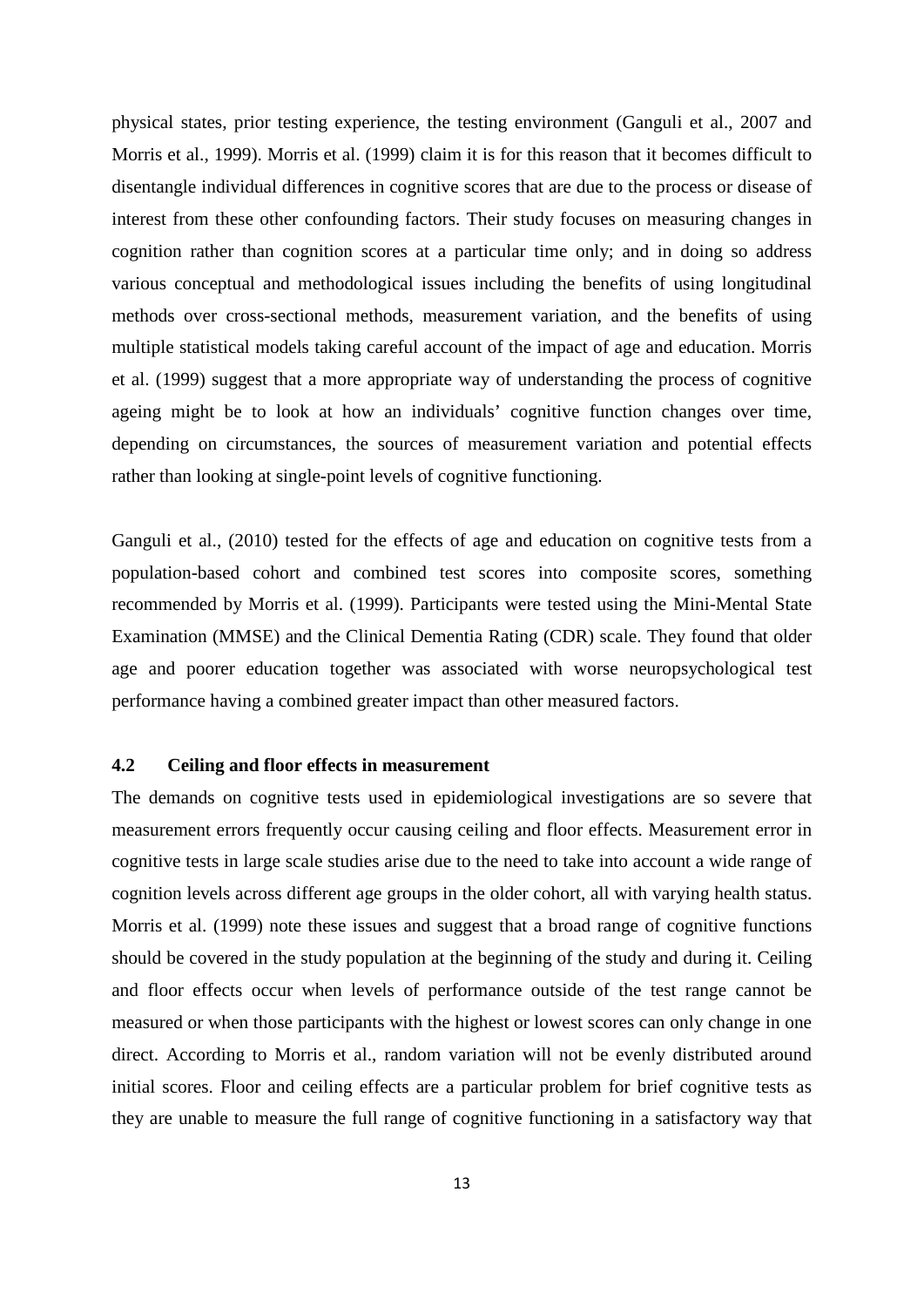reflect the ways in which the dimensions of cognitive function change from early old age to the very old.

## **4.3 Challenges of collaboration**

Ceiling and floor effects in testing are a challenge for epidemiologic studies, especially for the use of brief tests, but the problem is compounded when working in cross-disciplinary settings, as is usually the case in older age research. Clinical gold standard tests used to assess cognitive change among dementia patients may not be easily used in large population studies, which leads to tensions between tests that are too easy for the general population and yet too difficult for cognitively impaired patients. There can be additional issues in collaborative working due to the prevalence of particular tools covering different facets of cognition and the different epistemological and methodological approaches across disciplines increases the likelihood of experiencing ceiling and floor effects. Morris et al. (1999) acknowledge that compromising on these factors is challenging for collaborating statisticians, psychologists and epidemiologists. There are recommendations towards improved collaborative working between epidemiological and clinical researchers particularly those with a focus on working with older people suffering from depression and memory disorders [\(Steffens et al. 2006\)](#page-34-15). [Van](#page-34-8)  [Ness et al. \(2010\)](#page-34-8) also recognise the challenges and benefits of collaborative working in the complex area of geriatric health with participants with co-morbid conditions. However, they recommend the systematic training of biostatisticians intending to work with geriatricians, gerontologists and older participants as they will face particular challenges of design and analysis and need to deal with transition models, floor and ceiling effects, mixed methods, multiple outcomes and interventions.

## **4.4 Practice effects and measurement errors in repeated cognitive testing**

Another issue for cognitive testing relates to measurement errors occurring due to practice effects. It is possible that practice effects (also known as learning or re-test effects) influence the scores of cognitive tests when they are repeated, as the earlier exposure to the tests may have interfered with the normal cognitive development that is being measured. Practice effects can occur during repeated cognitive testing, which is best practice for addressing cognitive change, but can lead participants to experience a learning effect over time. This in turn can impact the estimates of change when the size of the effect is not appropriately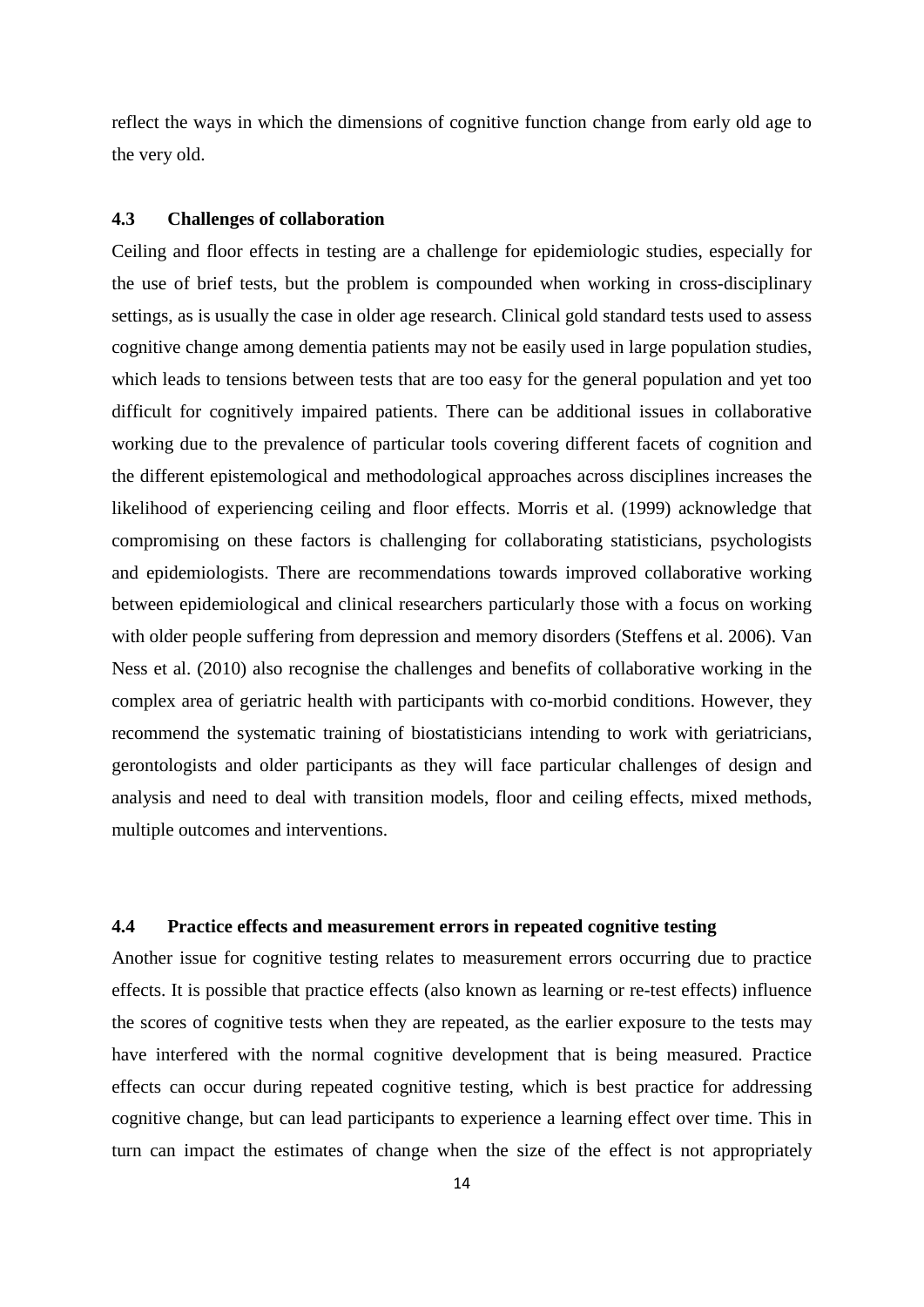accounted for. Morris et al. (1999) suggest that prior exposure to the same tests may lead to improved performance on function and cognitive tests issued at intervals. It is a difficult methodological task to differentiate practice effects from true change. Separating out such practice effects from change scores is methodologically hard to do. [Duff et al. \(2010\)](#page-33-9) tackle this issue by employing standardized regression-based (SRB) prediction formulas to determine if a change is meaningful and reliable. SRBs use multiple regression algorithms to predict follow-up cognitive test performances using demographic variables and baseline test performances. They were interested in the role of short-term practice effects in predicting test scores after one year. They concluded that baseline test performances were the best predictors of future test performances and including short-term practice effects added to the predictability of scores for nine different cognitive tests. Duff et al., also suggest that practice effects can have implications for longitudinal studies. However, they acknowledge that their models require validation and testing in clinical samples.

## **5. NCRM workshop recommendations**

The recommendations below arose primarily from specific presentations at each workshop and subsequent discussions among presenters and other attendees at the workshops.

### *Innovations in data collection:*

5.1 Greater attention paid to the implications of data collected from *mixed modes*: Mixed modes data collection is already carried out in many ageing studies. For example in ELSA, modes of data collection range from a self-completion questionnaire, nurse visits and CAPI. However, the actual measurement instruments tend to stay within the same mode of data collection between waves. For other ageing studies, there may be changes in the site of data collection. For example, the MRC 1946 BCS moved from the data collection mode of home visits by nurses to clinic visits. The Whitehall II study gives participants the choice of data collection from home visits and clinic visits with those with limiting health problems more likely to choose home visits. However, most of the papers published using ageing cohort studies do not highlight the methodological problems of analysing data collected using different modes of data collection.

The problems of mixing modes of data collection have been well documented in a number of studies. The Mode of questionnaire administration can have serious effects on data quality. One of the main primary data collection instruments in social, health and epidemiological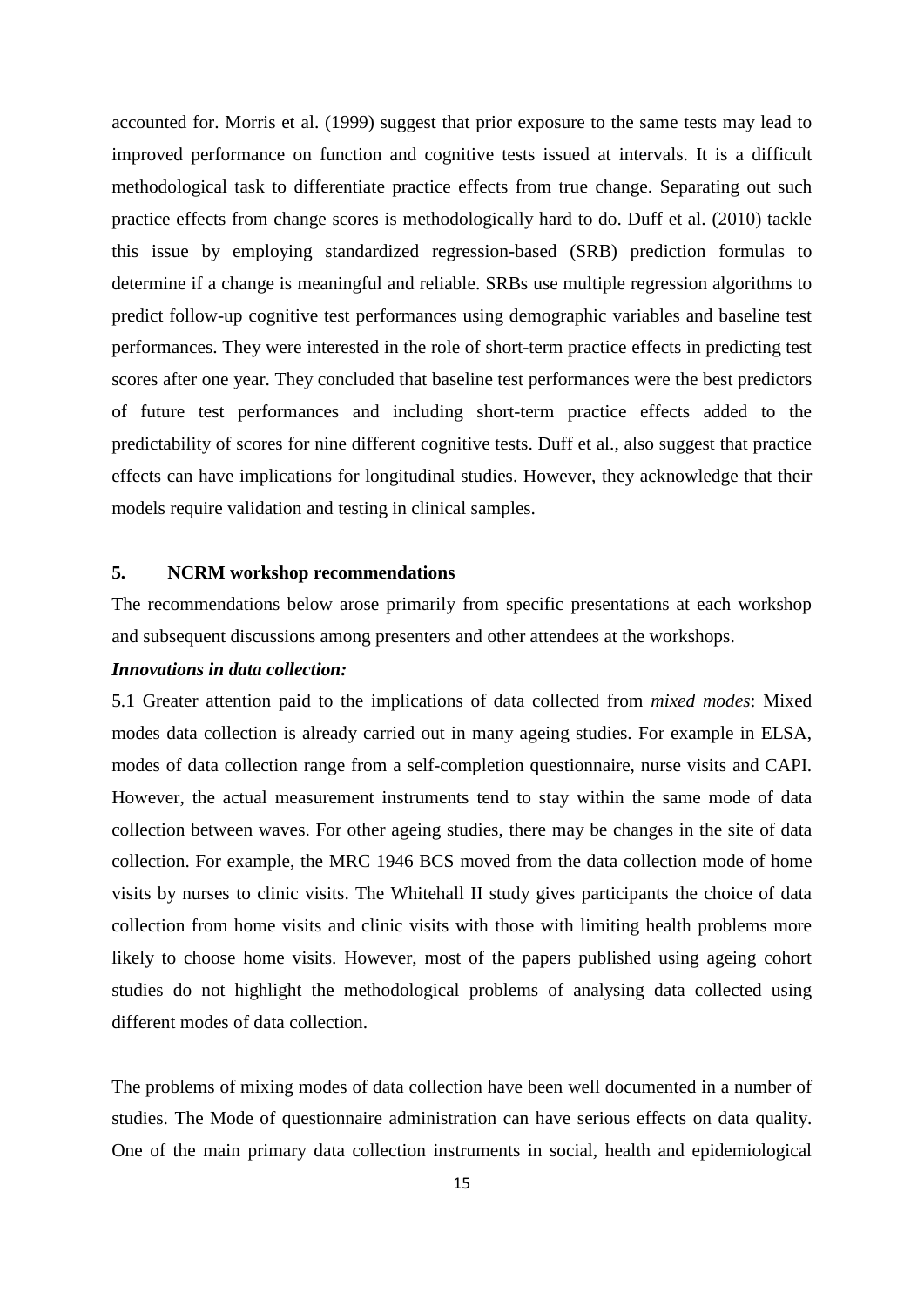research is the survey questionnaire. Even minor changes in question wording, question order or response format can result in differences in the type of response obtained, but can be difficult to separate out from other effects of different modes of administration, such as response rates.

The challenges of mixing modes of data collection are around data quality. However, if we do not mix modes of data collection, there is a possibility of more missing data from respondents unwilling to engage with a particular mode of data collection (such as preferring a short telephone interview to a face to face interview). Survey investigators often have to weigh up concerns over missing data from respondents against collecting possibly compromised data using different modes.

The benefits of mixing modes includes less missing data and increased compliance with responses to questions, potentially resulting in a more representative sample of the study population. Multiple methods or modes within patient can reduce systematic missing data, especially data that is not missing at random (NMAR). Examples of missing data in ageing cohort studies include respondents who become too ill to complete surveys in person, or who develop impairments with hearing or sight. Mixing modes of data collection can take account of respondent's preferences for answering surveys.

Despite the problems associated with mixing modes of data collection, there are well established statistical methods to measure equivalence of data collected using different modes. These include examining the correlation between data collected by different modes, intra-class correlations, reliability tests, and comparison of mean scores by mode, comparison of scores by sub-group or at particular range of scores, Differential Item Functioning (DIF) tests, Bland-Altman plots, and comparing the mixed-method/mode equivalence with testretest equivalence of the instrument. The example of the Innovation Panel from Understanding Society

(http://www.understandingsociety.org.uk/design/innovation/default.aspx) for carrying out experimental designs in a longitudinal context could be adopted in other ageing cohort studies. It would be useful if papers using data collected from ageing cohort studies could describe the implications and validity of mixed mode data collection in greater detail in their analyses.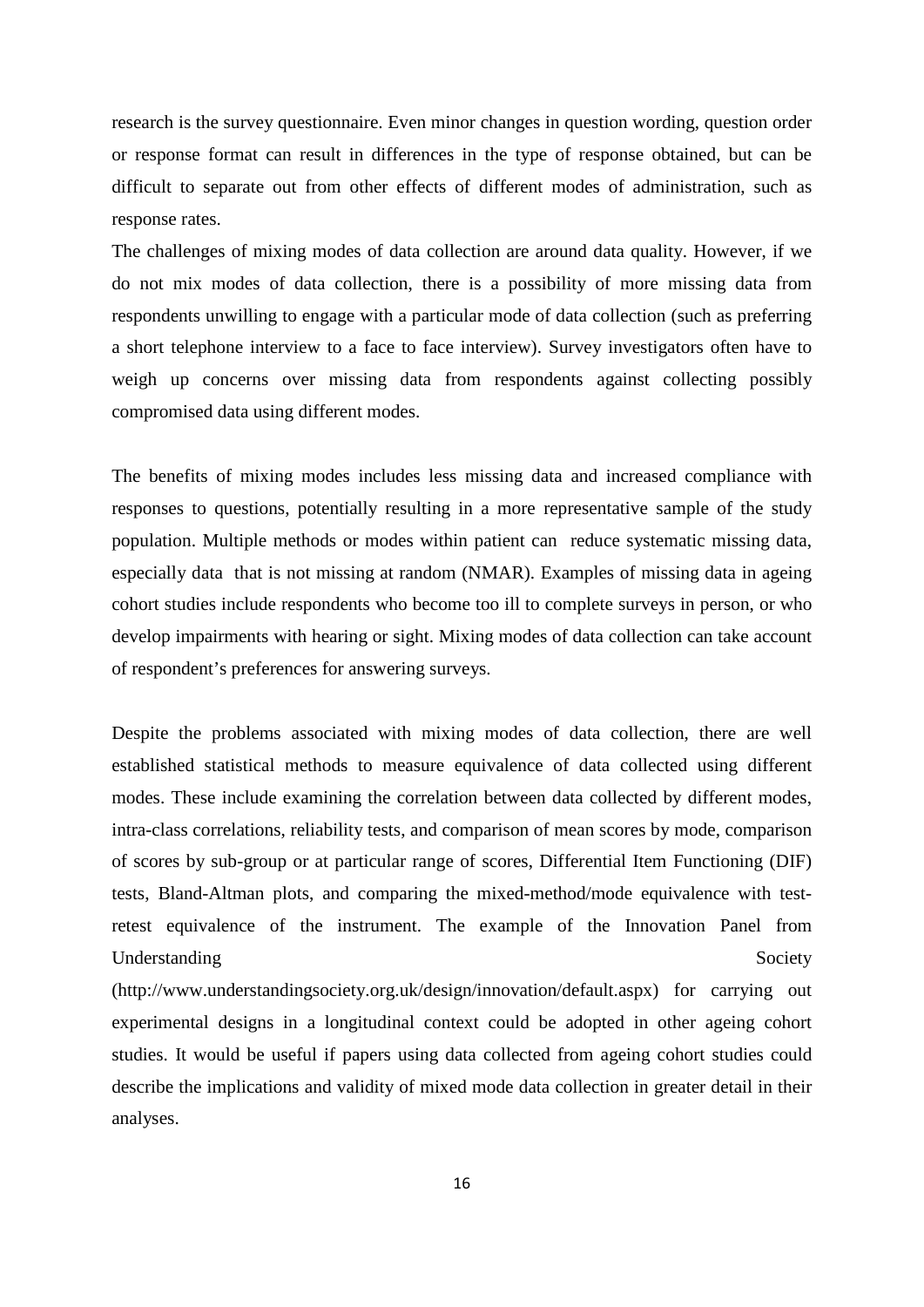5.2 *Using parallel forms of cognitive tests* in alternate waves of data collection (Houx et al. 2002). Parallel forms of cognitive tests use similar but not the same questions in repeated tests. Although this reduces practice/learning effects associated with repeated cognitive tests, it does not get rid of them altogether. While direct learning is ruled out by administering parallel test versions, other forms of learning such as procedural learning (improving performance by merely doing something more than once) cannot be circumvented.

# *5.3 Using the Life Grid approach to retrospective data collection to minimise proxy recall bias.*

The Life Grid method is a participatory tool for gathering retrospective time dependent data that produces a visual account of key events of importance to the participant. Some of the advantages of using the Life Grid in ageing cohort studies include: improved rapport between interviewer and participant; it functions as a memory aide; assists in asking difficult questions and facilitates discussion. While asking certain key questions from proxy informants is a standard method, asking relatives or carers for complex information on which health problems have occurred, when each one began and for how long it went on may be subject to considerable recall biases. The Life Grid approach to retrospective data collection has been successful in reducing recall bias (Berney and Blane 2003) and has been adopted in a number of ageing cohort studies to collect life history data for the main respondents. Its use for obtaining life history data from proxy respondents could be extended. This could be especially useful when participants die or they are unable to answer questions. Information on dates and duration of life events could be obtained from proxy respondents using the prompts and memory aides from the Life Grid approach.

An event history calendar (EHC) is a data collection method used to gather retrospective data. Rather than a conventional list of survey questions, the EHC uses a calendar, with time going across the top in columns and key events of interest in the survey going down the side in rows. In contrast to a traditional linear questioning approach, the EHC method uses a series of semi-structured questions and probes to encourage respondents to report from autobiographical memory using strategies such as sequential retrieval as well as crossreferencing one event with another. The method has been shown to improve the accuracy and quality of retrospective reports for some topic areas (Belli et al, 2004).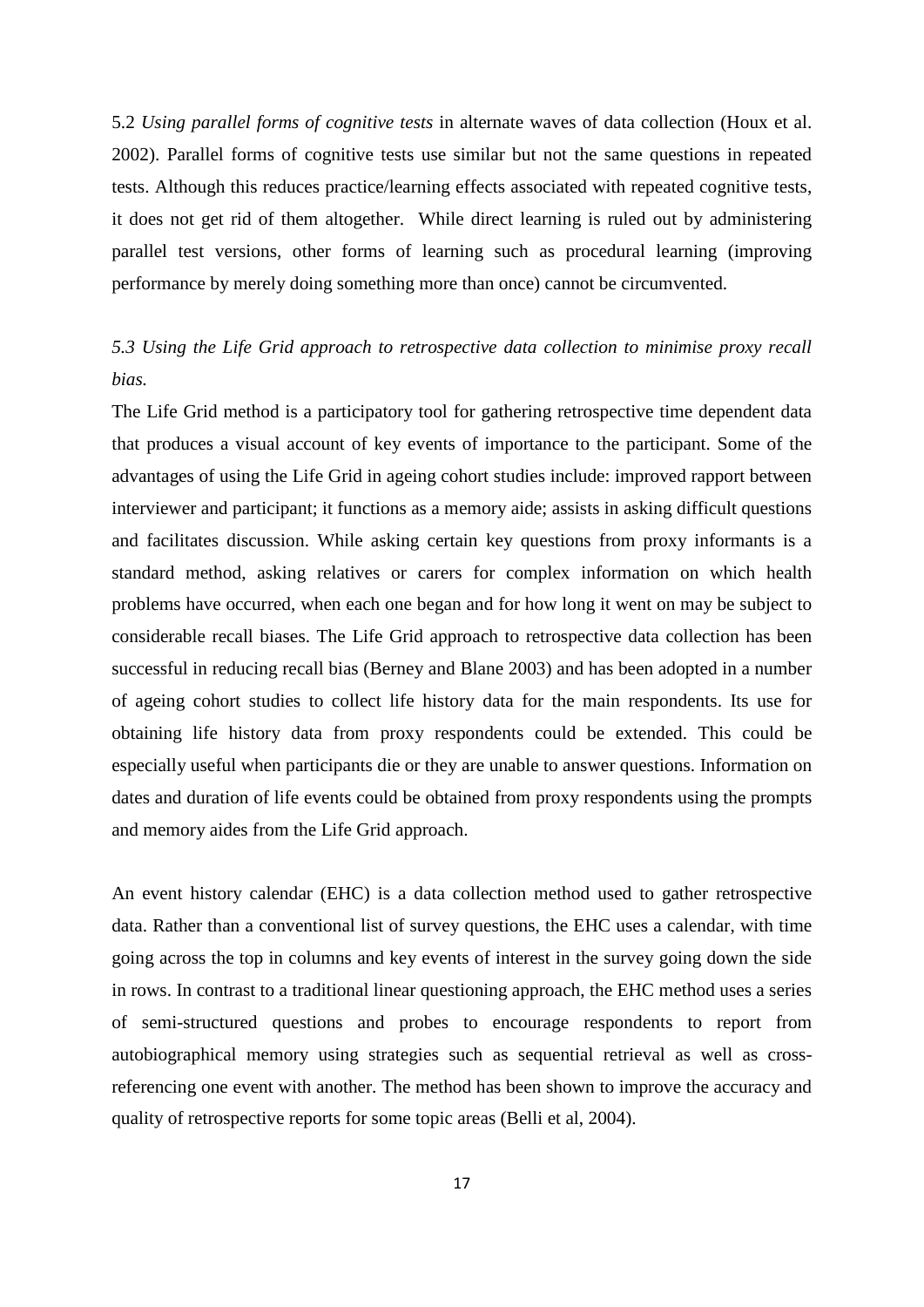#### *Innovations in analysis:*

5.4 *Using short-term practice effects as an additional predictor variable in models of cognitive change*. Most studies collect repeated data within a wave of data collection to examine the validity and reliability of their measures. This enables us to examine the correlation between the practice effect (the difference in the mean of the cognitive measures from the wave and the repeat) and the baseline cognitive measure (Duff et al. 2010). If the practice effects are large for the subsample of participants with repeated measures, we can consider adjusting for the number of times the cognitive tests are taken to partially account for practice effects in analysing change in cognitive measures in the full sample.

### 5.5 Using *auxiliary variables to adjust for missingness in longitudinal analyses.*

One of the methods of reducing problems of bias due to missing data is to find those variables that predict whether a piece of data is missing, and which of those variables that predict missingness are also related to at least one out of possibly many outcomes of interest (Plewis 2011). Longitudinal researchers can draw on a wider range of potential predictors from earlier waves of data collection including:

- Variables of substantive interest that are measured on all the responding cases in the first wave of the study.

- Variables from the sampling frame for all sampled cases at the first wave.

- Variables that are related to aspects of data collection, either derived from administrative procedures used, for example, to track sample members over time or from data collected from respondents and interviewers during fieldwork.

These three groups of variables are sometimes referred to collectively as auxiliary variables although sampling statisticians tend to reserve this term for the variables derived from sampling frames and population registers (from the second group). Variables in last group are sometimes labelled paradata (Couper 1998), but are also referred to as instruments especially in the econometric literature on adjusting for non-response.

Multiple Imputation (MI) is now a standard way of dealing with missing data in cross sectional and longitudinal analyses. MI analysis focuses on a model of interest and the link between this model and models for missingness. MI methods assume that data are missing at random (MAR), i.e. that missingness is ignorable conditional on the chosen set of predictors. This is not an assumption that can be supported by the data in many ageing cohort studies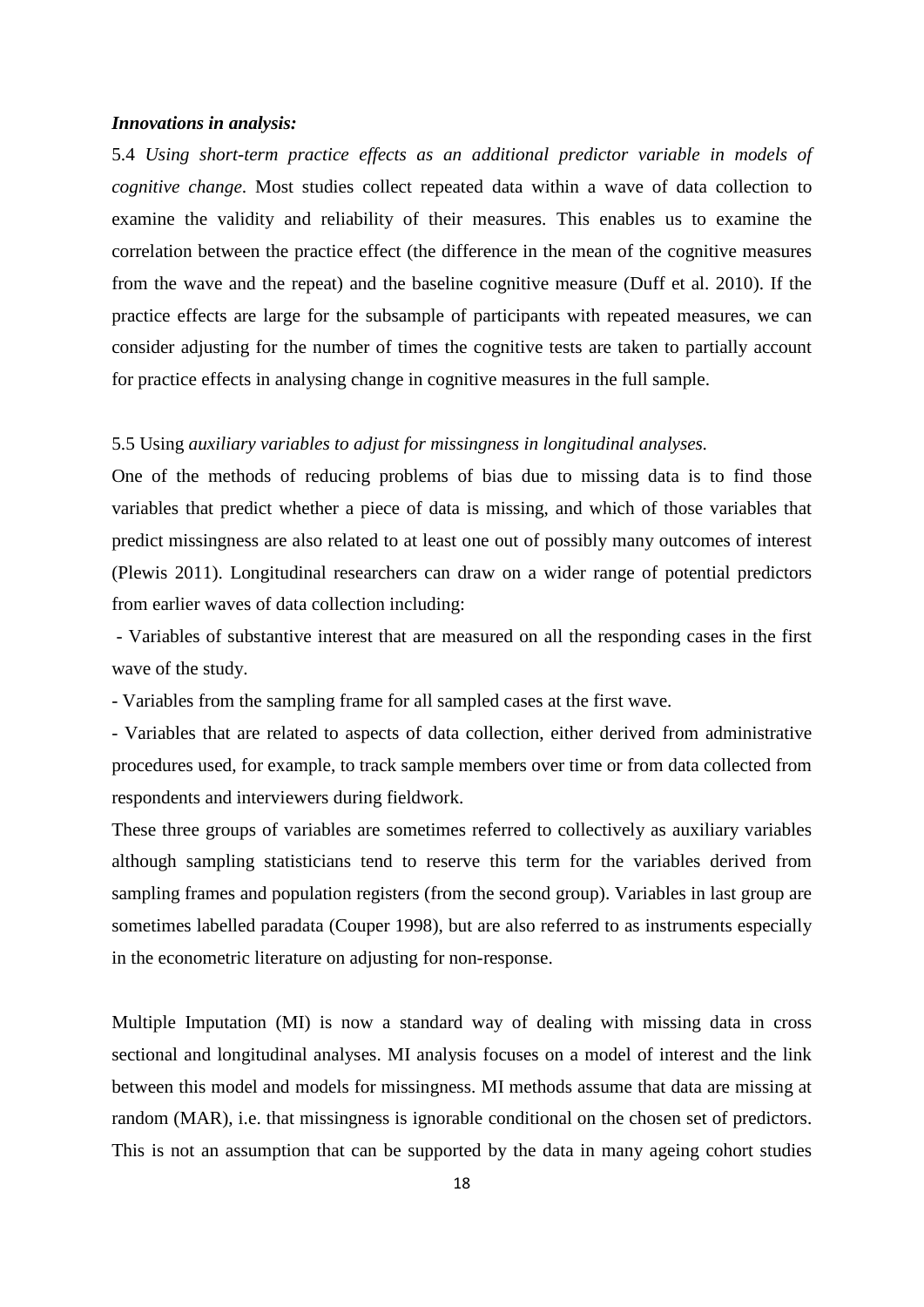where missingness could depend on the wave t value of the variable, even after conditioning on measured wave t-1variables. In other words, the missingness mechanism cannot be ignored and then the data are 'missing not at random' (MNAR). One way of dealing with the problem of non-ignorable missingness is to jointly model the model of interest and the missingness mechanism (Plewis 2011).

Paradata could have a potentially important part to play in this joint modelling process because their association with response behaviour and their irrelevance to the model of interest means that they can be useful instruments that help to identify the joint model and thus improve the robustness of estimates from these models. This can be particularly important when the model of interest includes more explanatory variables as controls. Candidate variables include the length of the interview at the baseline survey, the proportion of questions answered in a wave (a variable found to be predictive of non-response by a number of researchers), the reluctance of the cohort member to attempt the performance tests, and variables like interviewer gender, ethnic group, age and experience. It is also possible to ask the interviewers to record observations about their contact with respondents, and to ask respondents to describe their experience of the interview and interviewer. On the other hand, there is a cost attached to collecting paradata. The question of whether it is cost effective to collect more variables of this kind must depend in part on an assessment of the possibilities and benefits of reducing the deleterious effects of non-response that they bring.

5.6 *Using a range of missing data analyses methods and simulation studies to assess the performance of a variety of missing data mechanisms.* While multiple imputation analyses are becoming increasingly standard, the Missing At Random assumptions may not be appropriate for many ageing cohort studies. Analytical methods such as Heckman selection models (Winship and Mare 1992) and the inclusion of auxiliary variables that predict missingness but not the substantive outcome (LaLonde 1986) could be useful tools in analysing longitudinal data from ageing cohort studies.

There are two main strategies used to investigate the effect of different methods of accounting for missing data (Landy, 2012). The first strategy involves analysing data from a dataset with missing data, using the missing data methods, and comparing the results. However, the true results remain unknown, making it impossible to compare the results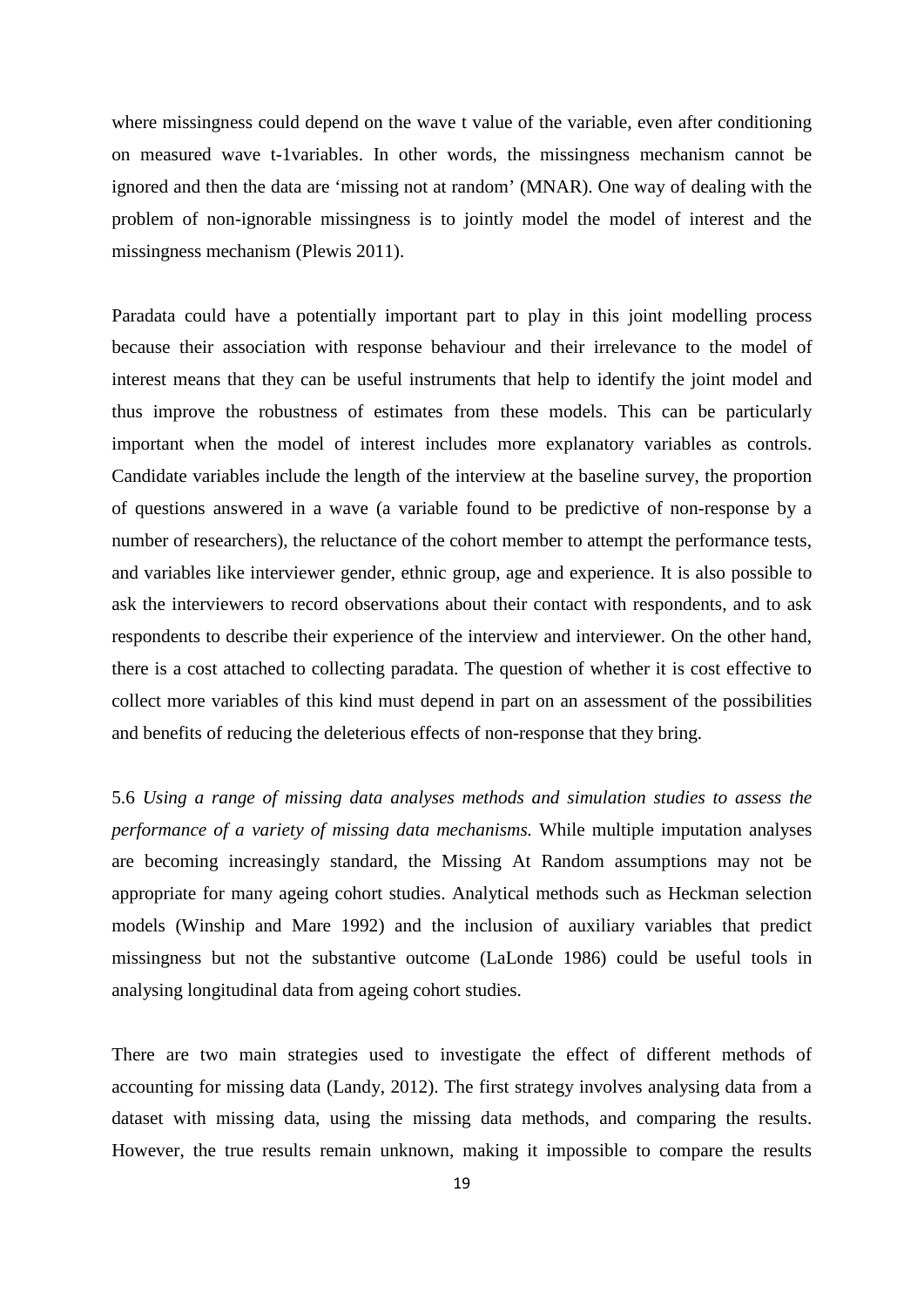achieved using missing data methods to the true values. Hence, it is not possible to assess which of the missing data methods produce the least biased results.

The second strategy is to use complete datasets and then delete values by simulating the missingness according to the postulated missing data mechanism. Simulation studies can be used to assess the performance of a variety of different missing data mechanisms in relation to a known truth. This entails generating simulated data from cohort studies and then deleting data according to potential missing data mechanisms. The performance of different missing data methods under various missing data mechanisms can be evaluated, using measures of bias, coverage and accuracy (Landy, 2012).

The analyses of interest are initially carried out on the complete dataset; then using missing data techniques on the dataset with the simulated missing data, and these results are compared with the results from the complete data analyses (Landy, 2012). One limitation of this method is that in practice the missing data mechanism is generally unknown. When both the true coefficients and the estimates from the various missing data methods are known (as in the second method above), the performance of different missing data methods under various missing data mechanisms can be evaluated, using measures of bias, coverage and accuracy (Schafer and Graham, 1999; Collins et al., 2001).

### **6. Conclusions**

There has been a substantial increase in ageing cohort studies that are now available for researchers around the world. This has been driven by "new" ageing cohorts studies, as well as the maturation of sample members of ongoing longitudinal cohort studies and birth cohort studies. These ageing cohort studies share common methodological challenges which are also common to all longitudinal studies, but are particularly acute in older populations due to specific issues such as frailty, disability and ill health leading to data collection, measurement and analytical challenges.

The series of NCRM workshops have highlighted a number of methodological challenges that need to be taken into account for the design and analyses of ageing cohort studies. The rise in data from ageing cohort studies has also been paralleled by the development of methodological tools to cope with these challenges. These include using mixed modes of data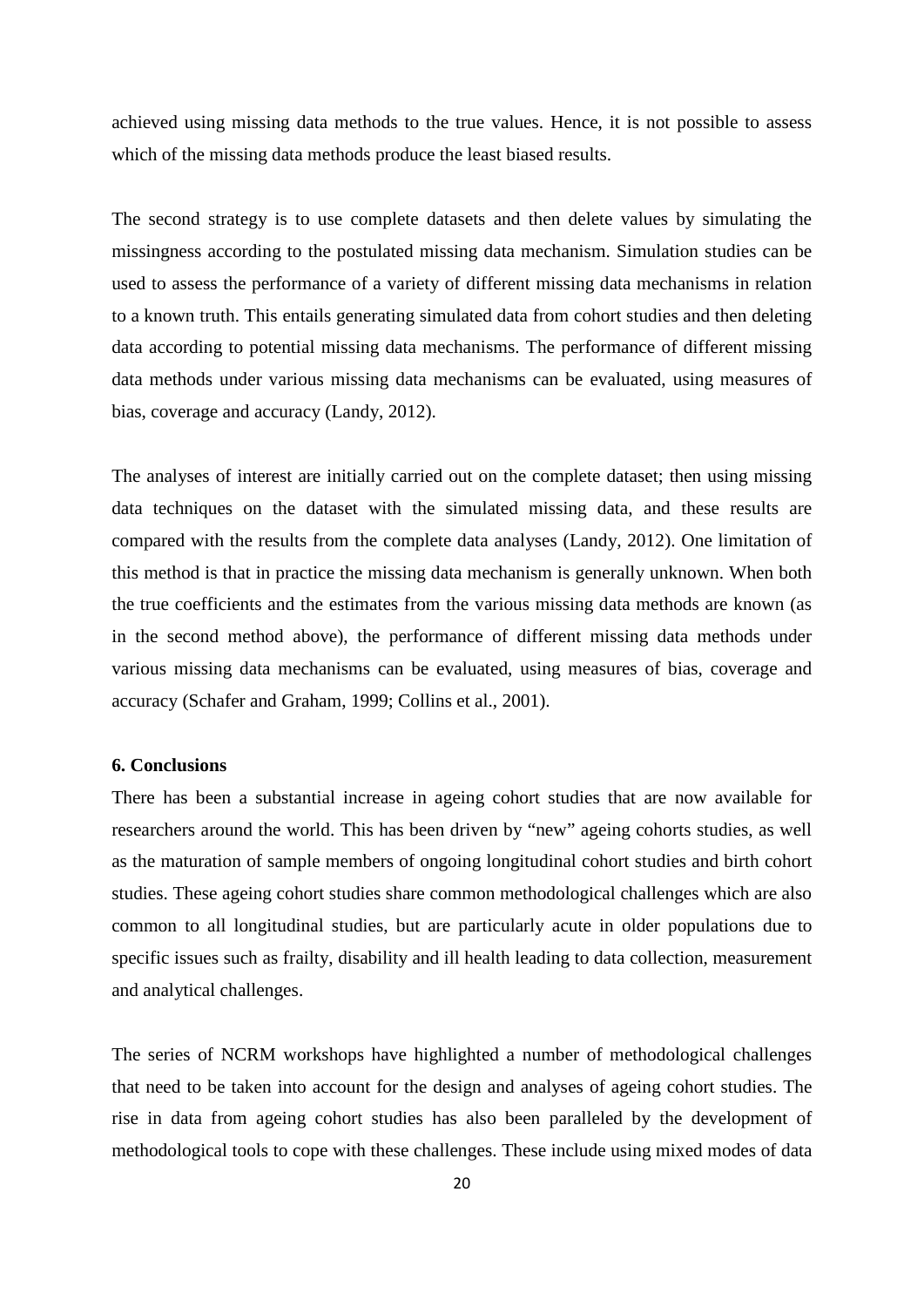collection to deal with respondent burden, using the Life Grid history method to deal with recall bias for proxy respondents, using auxiliary variables to adjust for missing not at random mechanisms, and using a range of missing data analyses methods and simulation studies to assess the performance of a variety of different missing data mechanisms. However, these are not standard methodological tools that most researchers involved in analysing longitudinal studies are familiar with. The training components associated with the NCRM workshop series were very popular and well received, suggesting there is a strong demand for such additional training tailored to non-statistical researchers.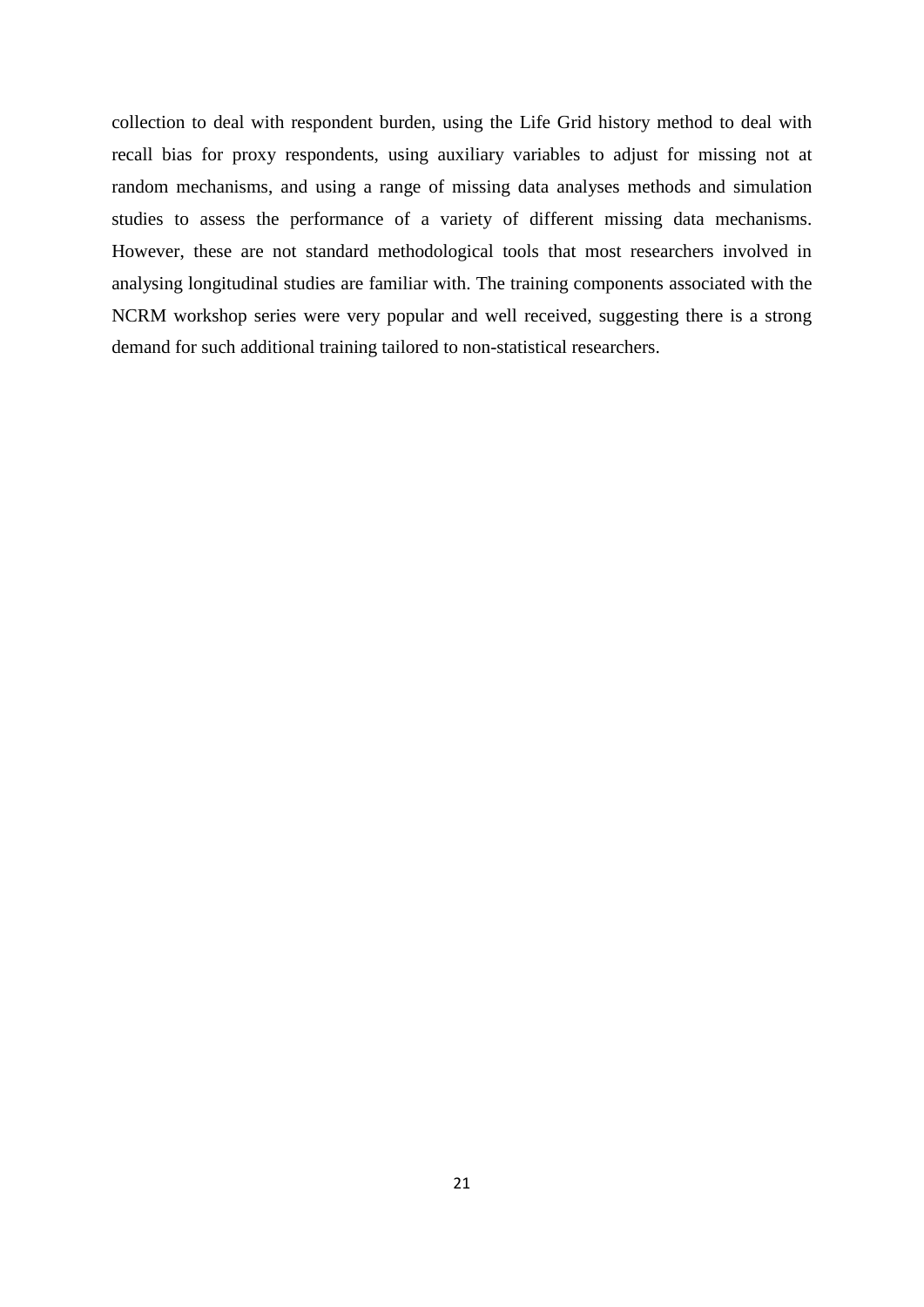# **Appendix 1**

# **Summary of Workshop 1: The methodological challenges of cognitive ageing** (37 attendees)

The purpose of this workshop was to bring together Principal Investigators and researchers from the major ageing studies in the UK to discuss and outline common methodological challenges with a special focus on cognitive ageing. This workshop also included a discussion of key topics, themes and speakers for the remaining series of workshops in the programme.

# *Key challenges*:

How to measure and model cognitive ageing?

# *Innovative solutions proposed and discussed*:

Designing ageing studies so that measurements of cognitive tests are taken earlier on in the life course;

Using parallel tests of cognition to take account of practice effects between repeated cognitive tests;

Using random change point models to model for trajectories of cognitive decline;

Using a pattern mixture approach to model for missing cognitive data. An example of this would be to fit a standard linear growth model with unstructured covariance, and interaction between the dropout indicator and time to model for missingness.

# **Summary of Workshop 2: Methodological challenges associated with frailty and resilience in ageing populations** (28 attendees)

This workshop on frailty and resilience was one of the major themes that arose from the consultation in the first workshop.

# *Key challenges*:

Collecting data from frail older adults;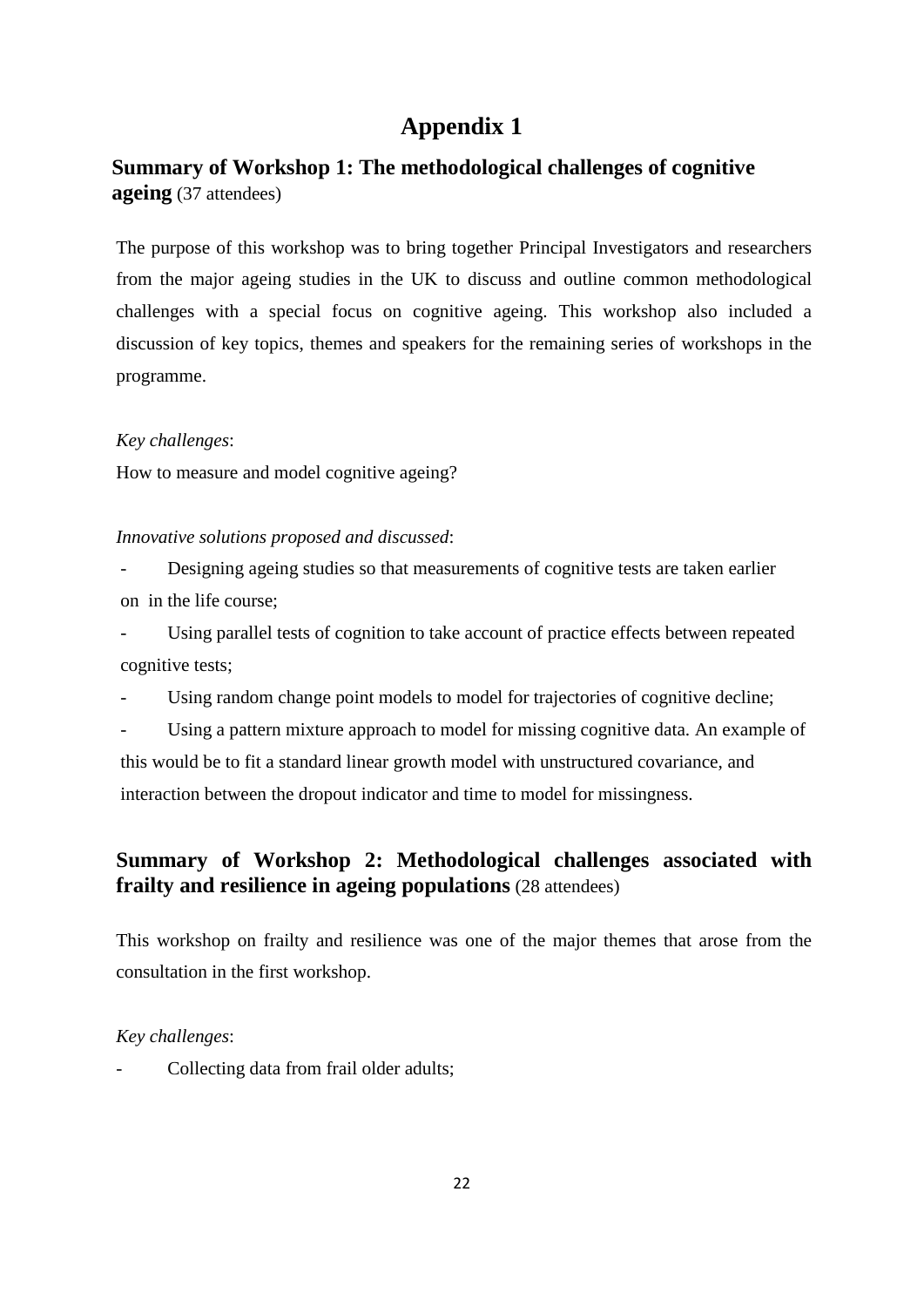- Challenges in measuring frailty. There is no universally agreed or comparable definition with measurement being dependent on different specific items measured across different studies;

Identifying the correlates of frailty.

### *Innovative solutions proposed and discussed*:

- Agreeing an operational definition with common but not complete items/dimensions across different studies;

Agreeing that frailty is not the key outcome measure as it is too late for interventions. Rather, effort should be made to identify an "at risk of frailty" phenotype , or early markers of frailty risk. This would involve an investigation of the correlates of frailty which could be established using longitudinal (life course) studies of the pathways to frailty;

- Including the use of items measuring mobility, psychosocial functioning and social activities within measurements of frailty;

Using telephone screening with domiciliary assessment to overcome problems of follow up in frail older populations;

Using the concept of social frailty to examine the contextual character of experiences of ageing;

- Considering the importance of sexual dysfunction and/or low testosterone as sources of frailty and conversely, sexual function as sources of resilience.

# **Summary of Workshop 3: Methodological challenges associated with Non-Response and Missing Data in ageing populations** (55 attendees)

## *Key challenges*:

All longitudinal studies face problems of non-response. Ageing cohort studies in particular are sensitive to problems related to Missing Not at Random mechanisms. Taking account of such missing data mechanisms in the design and analysis of ageing cohort studies needs training and discussion between different methodological approaches.

#### *Innovative solutions proposed and discussed*:

Using weighting to adjust for non-response;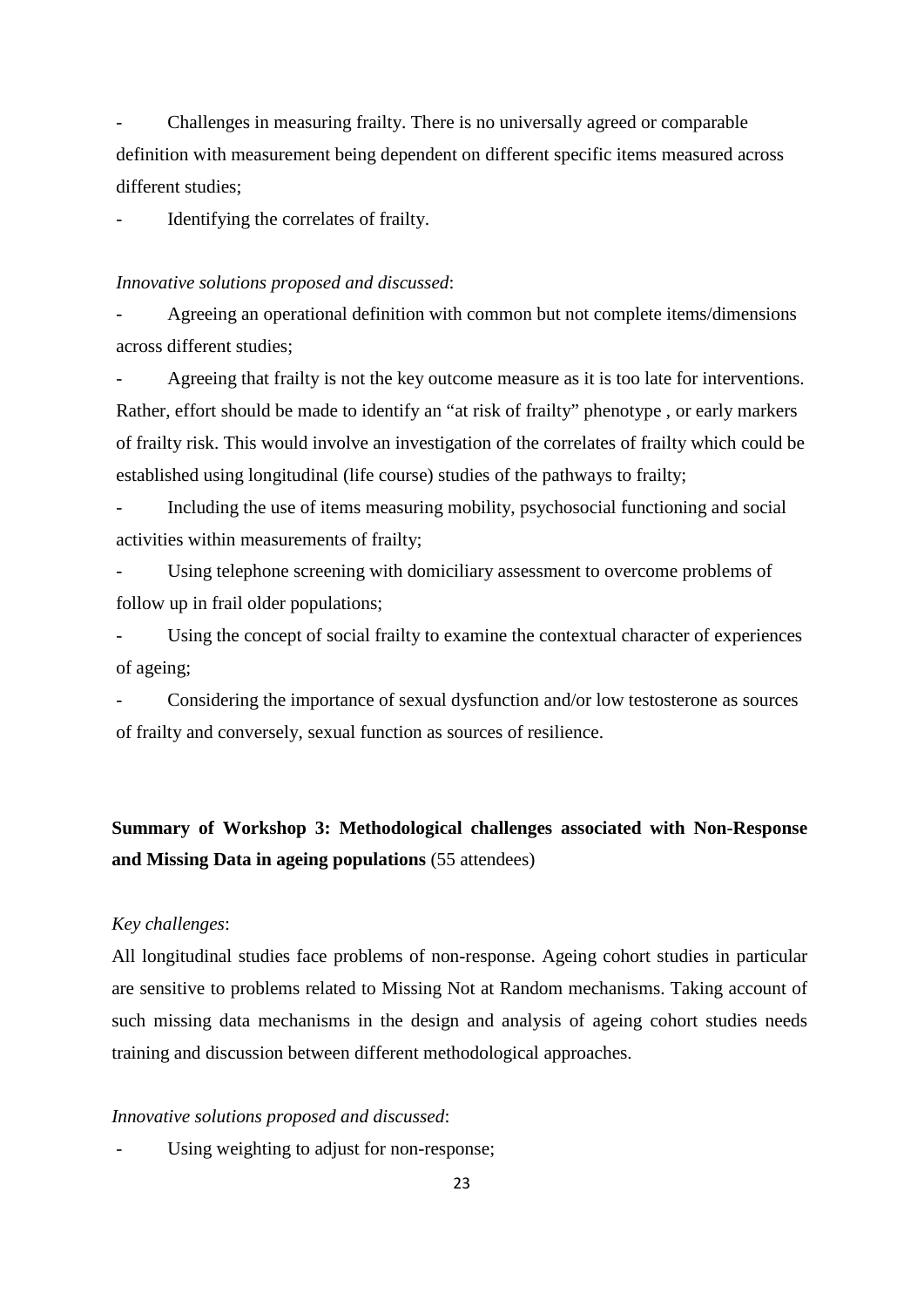Using multiple imputation and joint modelling of response and missingness to examine Missing At Random mechanisms. In particular, the newly developed multiple imputation commands in STATA 12 are useful;

Using simulation studies to compare different methods of adjusting for missingness such as complete case analysis, multiple imputation and selection models;

Designing ageing studies so that monetary incentives are used to reduce non-response among older participants.

# **Workshop 4: Retrospective data collection in ageing cohort studies using a Life Grid approach** (34 attendees)

#### *Key challenges*:

Retrospective data collection is subject to recall and other biases, and is particularly problematic among older cohorts. Furthermore, when retrospective data are collected, there are often problems with data analysis due to the wealth of data collected.

*Innovative solutions proposed*: The Life Grid has been used as a tool for improving the reliability of retrospective data in epidemiology. This method has been used in the English Longitudinal Study of Ageing (ELSA) and the Survey of Health, Ageing and Retirement in Europe (SHARE). Participants in the workshop familiarised themselves with the Life Grid tool by filling in their own retrospective histories on the one of the ELSA Life Grid prototypes. Speakers also talked about the process of developing this complex tool for a paper and CAPI versions.

Life Grid history data are not easy to understand, as there is a wealth of the data that is collected. The Life Grid data structure for ELSA and SHARE was described, highlighting similarities and differences in the life course data on partnership, family, housing, work and health histories. Examples of appropriate data management and analysis techniques were discussed.

## **Conference:**

**Innovative solutions to methodological challenges associated with ageing cohort studies** This conference brought together key themes explored in the previous NCRM workshops on the methodological challenges to ageing cohort studies. The focus of this conference was on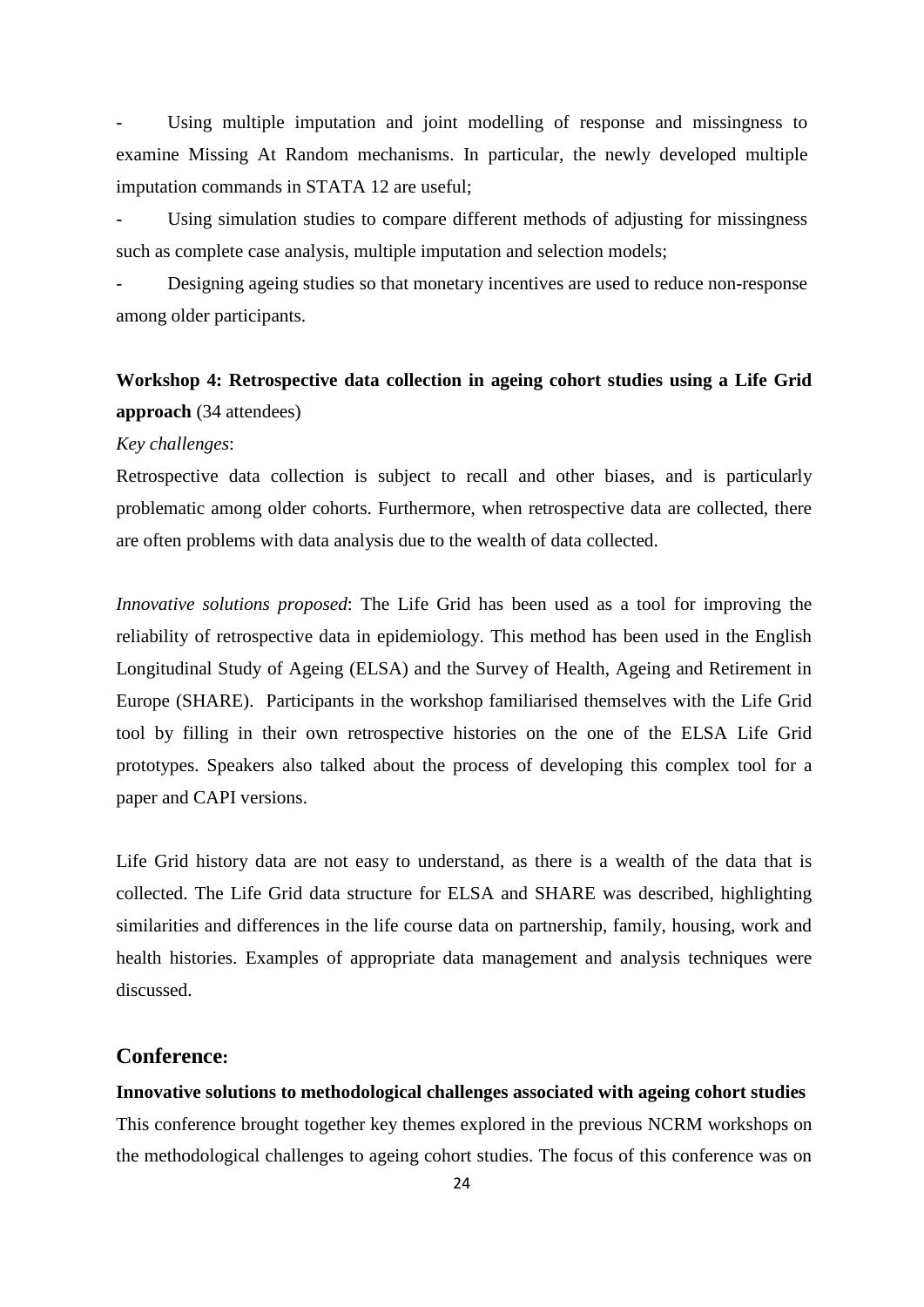two of the most popular workshops dealing with the key challenges of **missing data** and **retrospective data collection** in ageing cohort studies. The conference was split into two days, with the first day (68 attendees) related to speaker presentations and the second day (33 attendees) related to practical computer based applications related to missing data and retrospective data.

### *Innovative solutions proposed and discussed on the first day of the conference included*:

Using differences between interviewers within each study as a potential instrumental variable (IV) to for modelling attrition (http://ideas.repec.org/p/iza/izadps/dp5161.html);

Examining the possibility of using numeracy as a suitable instrumental variable for modelling attrition;

Using auxiliary variables to adjust for longitudinal missingness. Different sorts of auxiliary variables – variables measured at previous waves, frame variables and paradata can be used to improve the accuracy of response propensity models, and to enhance adjustments for missing longitudinal data. These variables can be used when constructing iterative probability weights, carrying out multiple imputations, and specifying models that jointly model a substantive process and the missingness mechanism (http://www.ccsr.ac.uk/documents/IanPlewisWorkingPaper2011-04.pdf);

Combining data from different ageing cohort studies to examine trajectories of health and well-being over time. This includes overcoming the large challenges on harmonisation and data comparability across cohorts and over time;

- Overcoming problems associated with retrospective data collection in cohort studies through the Life Grid and its CAPI implementation in the ELSA life history interview.

## **Computer based practical workshops on missing data and Life Grid data analysis.**

# *Missing data workshop*:

A simulation of 1946 birth cohort data under three missing data mechanisms (MCAR, MAR and MNAR), using three missing data methods - complete case, multiple imputation and Heckman selection. This session took the student through the STATA syntax used when applying these missing data methods.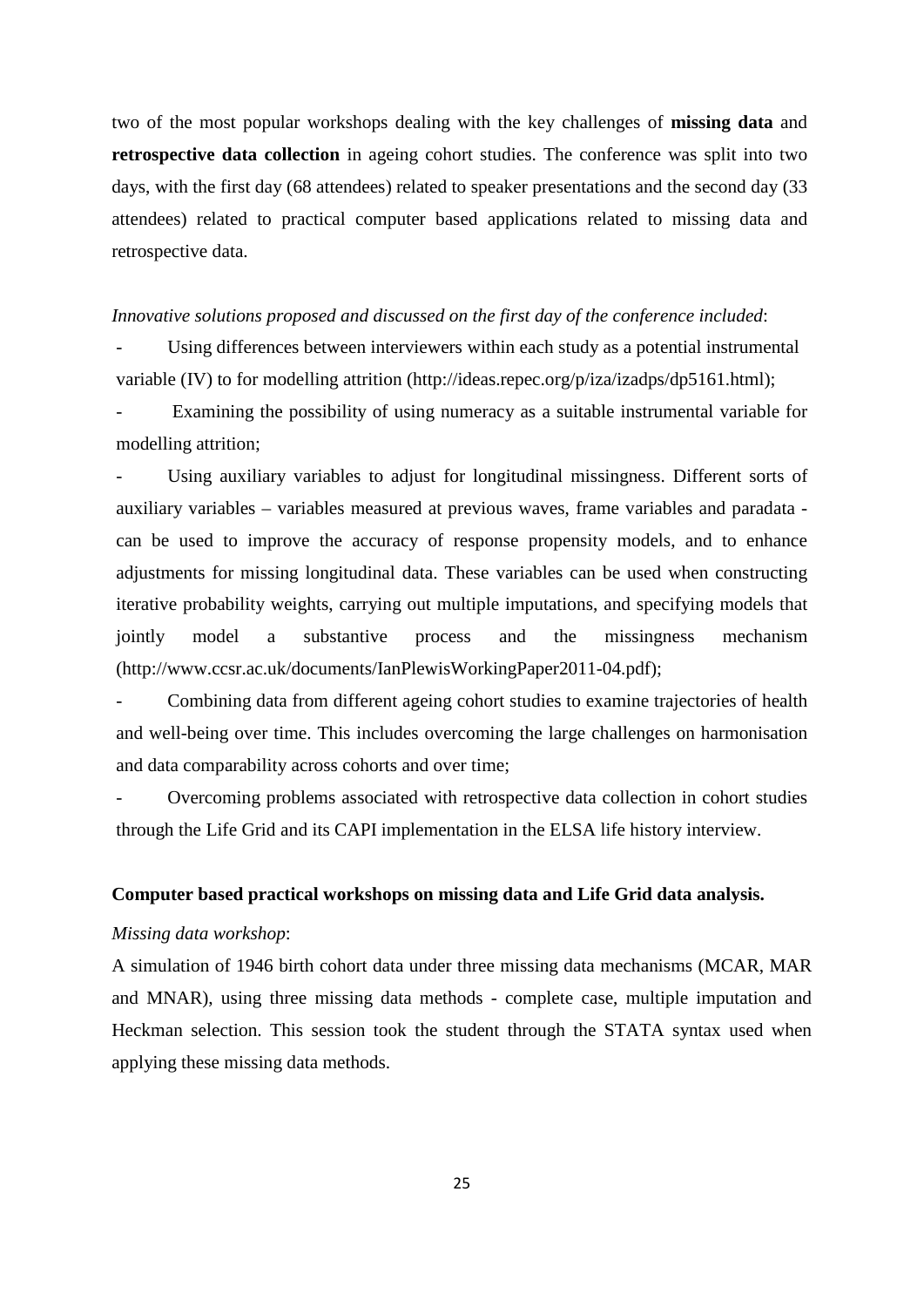# *Retrospective data collection*:

The Life Grid data structures for ELSA and the Survey for Health and Retirement in Europe (SHARE) were described, highlighting similarities and differences. This was followed by a practical demonstration of handling Life Grid data based on ELSA data using STATA.

## **Project outputs:**

1. The project website was developed

[\(http://www.methods.manchester.ac.uk/ageingcohort/\)](http://www.methods.manchester.ac.uk/ageingcohort/) with all the presentations and associated documents (such as STATA do files) from speakers uploaded

2. We also planned to submit some of the methodological papers from the conference to an appropriate journal. The paper by James Banks was already published in the Longitudinal and Lifecourse Journal (http://www.llcsjournal.org/index.php/llcs/article/view/115). Ian Plewis' working paper on "Auxiliary variables and adjustments for missingness in longitudinal studies" is published in the CCSR working paper series

[\(http://www.ccsr.ac.uk/documents/IanPlewisWorkingPaper2011-04.pdf\)](http://www.ccsr.ac.uk/documents/IanPlewisWorkingPaper2011-04.pdf) and is about to be submitted

3. A briefing paper on the methodological challenges facing ageing cohort studies is being produced by the project PIs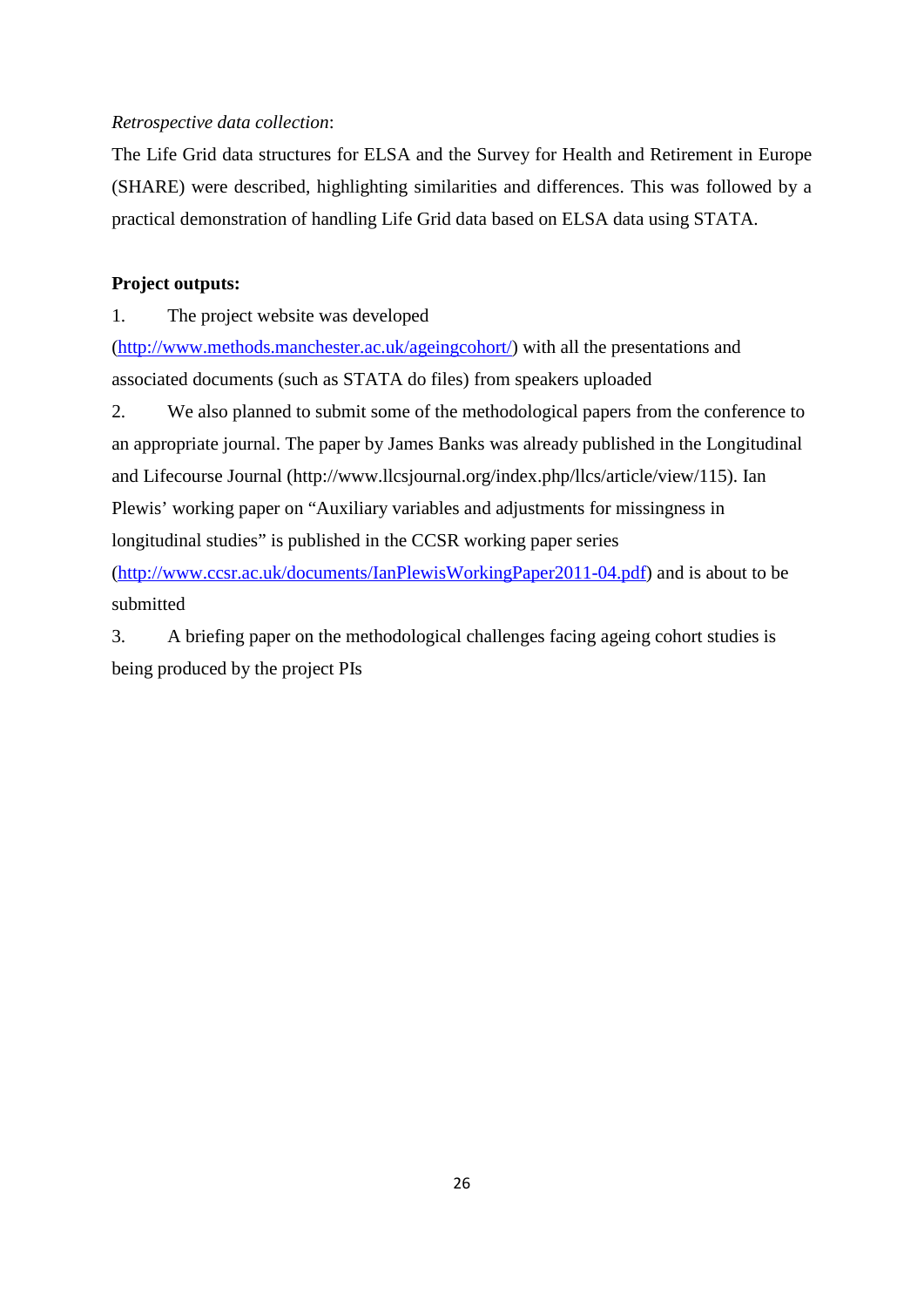# **Appendix 2**

# **NCRM (National Centre for Research Methods) Seminar Series and Conference: Innovative Approaches to Methodological Challenges Facing Ageing Cohort Studies.**

**Note:** The full programme along with links to presentations can be found at the following address:<http://www.methods.manchester.ac.uk/ageingcohort/>

# **Workshop 1: The Methodological Challenges of Cognitive Ageing**

Friday 28 October 2011, Institute of Education, University of London

The purpose of this workshop was to bring together Principal Investigators and researchers from the major ageing studies in the UK to discuss and outline common methodological challenges with a special focus on cognitive ageing. This workshop also included a discussion of key topics, themes and speakers for the remaining series of workshops in the programme.

*Which cognitive tests? Is the outcome the cause; or is it neither?* Ian Deary, Centre for Cognitive Ageing and Cognitive Epidemiology, University of Edinburgh

*Sensitivity Analysis: What, Why, How?*

Mike Allerhand, Centre for Cognitive Ageing and Cognitive Epidemiology, University of Edinburgh

*Cognitive Ageing: Study Design and Sample Attrition* Archana Singh-Manoux, INSERM, Paris and Whitehall II, UCL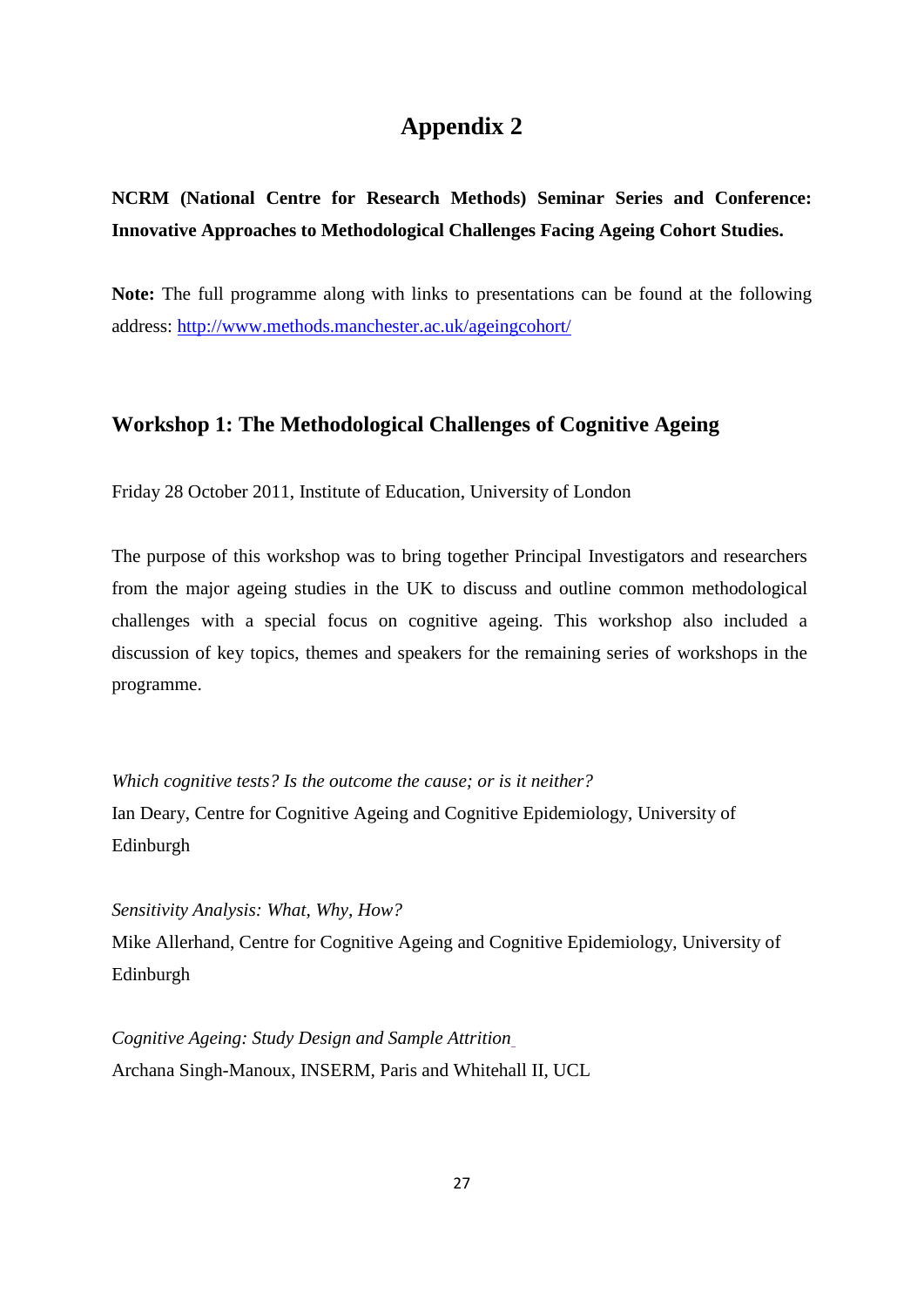## *Repeated Measurement of Memory: Parallel Forms*

Marcus Richards, MRC Unit for Lifelong Health and Ageing and MRC National Survey for Health and Development

### *Measurement: Cognitive and Physical Declines*

Sean Clouston, MRC Unit for Lifelong Health and Ageing and MRC National Survey for Health and Development

#### *Modelling Shape of Change in Cognitive Decline*

Fiona Matthews, Graciela Muniz Terrera, Ardo van den Hout, MRC Biostatistics Unit

# **Workshop 2: Methodological Challenges Associated with Frailty and Resilience in Ageing Populations**

Monday 28 November 2011, University of Manchester

### *Concepts and Measures of Frailty: Methodological Challenges*

Dr Neil Pendleton, Senior Lecturer in Geriatric Medicine, University of Manchester. Dr Pendleton, PI on the Manchester and Newcastle Longitudinal Studies of Cognitive Aging and The Dyne Steele DNA Archive for Aging and Cognition.

### *Challenges and Innovations in Collecting Data on Frail People*

Professor Mike Horan, Professor Geriatric Medicine, University of Manchester. Professor Horan is a PI on the Manchester and Newcastle Longitudinal Studies of Cognitive Aging and The Dyne Steele DNA Archive for Aging and Cognition.

### *A Life Course Approach to Frailty*

Professor Di Kuh, Director of MRC Unit for Lifelong Health and Ageing. Professor Kuh is the PI of the National Survey of Health and Development (NSHD) and coordinates the FALCON, HALCYON and other ageing research collaborative studies Dr Renata Bryce (Institute of Psychiatry) is a psychologist who will be joining the MRC Unit for Lifelong Health and Ageing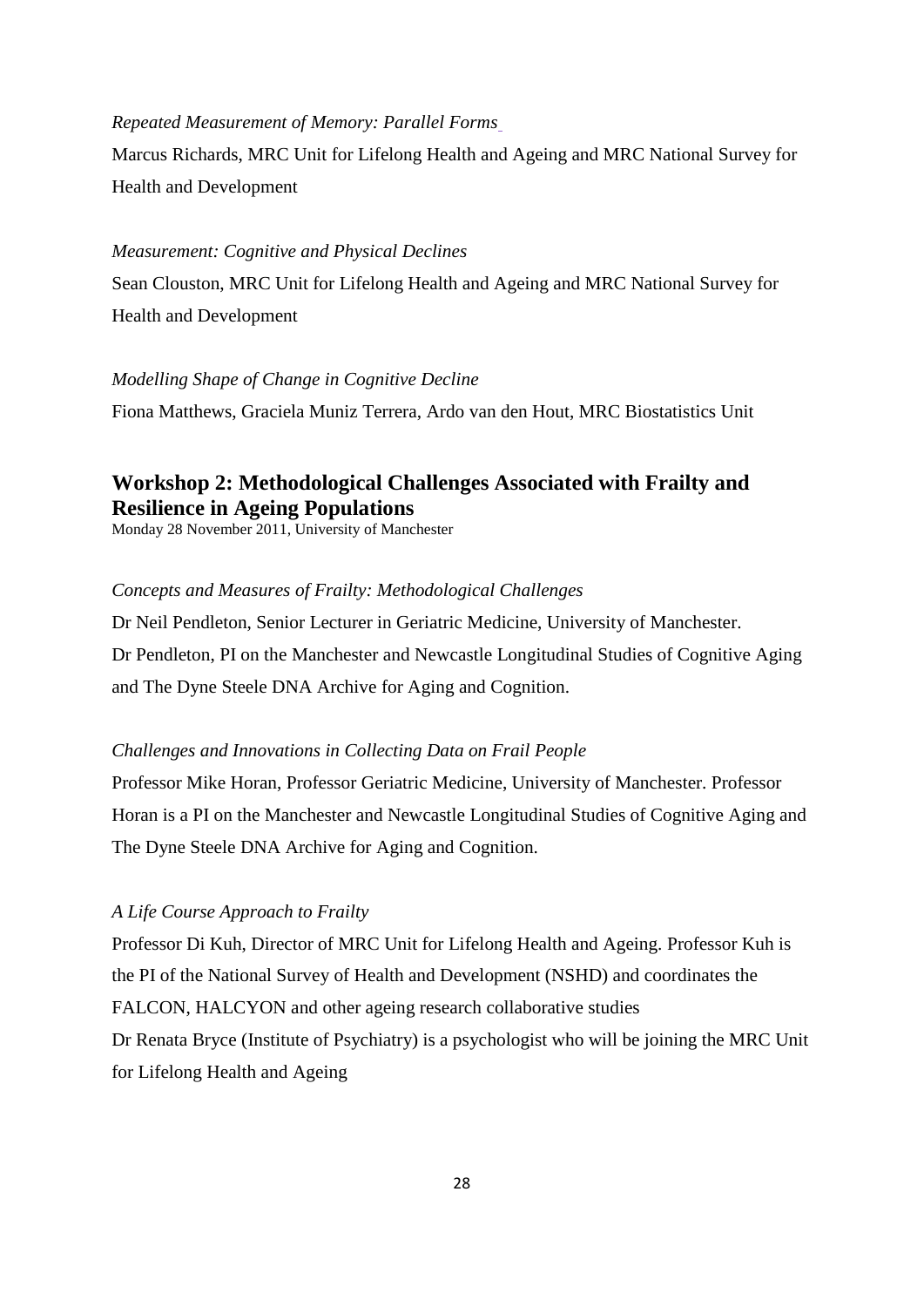*[The Responses of Middle-aged Gay Men in Manchester to Ageing and Ageism](http://www.methods.manchester.ac.uk/ageingcohort/seminar-2/Simpson.pdf)* Paul Simpson, PhD student in Sociology, University of Manchester

### *[Testosterone and Frailty in Ageing Men](http://www.methods.manchester.ac.uk/ageingcohort/seminar-2/wutajar.pdf)*

Professor Fred Wu, Professor of Medicine and Endocrinology, University of Manchester. Professor Wu is a PI on the European Male Ageing Study (EMAS)

### *[Frailty and its Correlates](http://www.methods.manchester.ac.uk/ageingcohort/seminar-2/Starr.pdf)*

Professor John Starr, Geriatric Medicine, School of Clinical Sciences & Community Health, University of Edinburgh

*Longitudinal Qualitative studies of Frail Adults* Anna Lloyd, ESRC PhD student, University of Edinburgh

# **Workshop 3: Methodological Challenges Associated with Non-response and Missing Data in Ageing Populations**

Friday 3 February 2012[, Institute for Social & Economic Research \(ISER\), University of Essex](http://www.iser.essex.ac.uk/contact)

*Practical Issues Related to Non-response, Weighting and Imputation in the English Longitudinal Study of Ageing* Shaun Scoles, Centre for Applied Health Research, UCL

*A Demonstration of Multiple Imputation Approaches and Methods using Stata 12* Jonathan Bartlett, Department of Medical Statistics, LSHTM

*A Simulation of 1946 Birth Cohort Data Using Three Different Missing Data Mechanisms - Complete Case, Multiple Imputation and Heckman Selection* Rebecca Landy, MRC Unit for Lifelong Health and Ageing, UCL

*Adjusting for Non-ignorable Non-response in a Longitudinal Analysis of Residential Mobility* Paul Clarke, CMPO, University of Bristol

*Joint Modelling Approaches to Analysing Health Decline in Studies with Informative Dropout*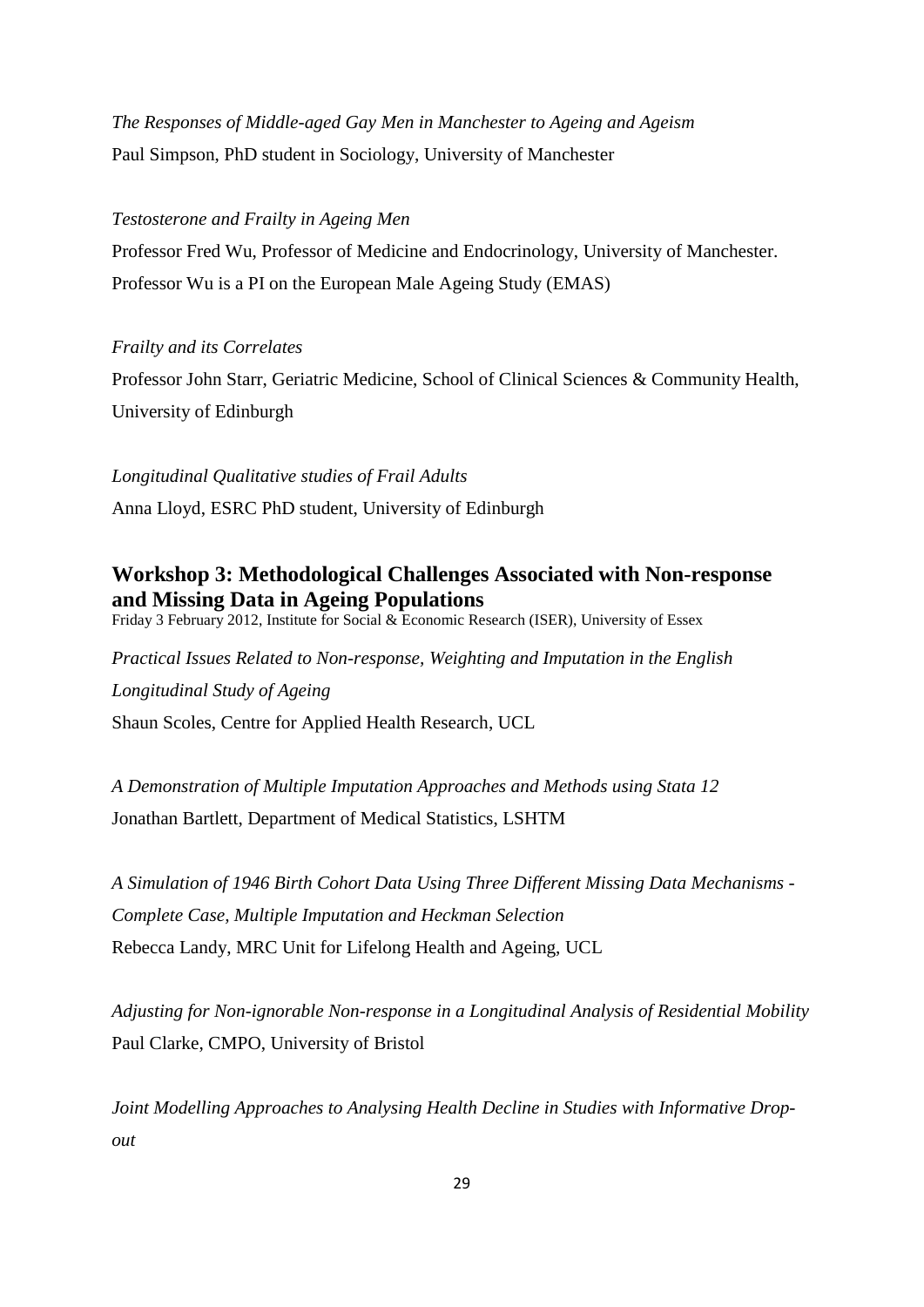Jenny Head, Whitehall II study, UCL

*Influences on Response Rates Amongst Older Respondents in Household Panel Surveys* Peter Lynn, ISER, University of Essex

# **Workshop 4: Retrospective Data Collection in Ageing Cohort Studies Using a Life Grid Approach**

Monday 16 April 2012, University College London

*Retrospective Data and the Lifegrid* David Blane

*Participatory Session: Self-completion of Lifegrids* Facilitators: David Blane; Gopalakrishnan Netuveli; Elizabeth Webb; Morten Wahrendorf; Natasha Wood

*Developing the Lifegrid for CAPI* Carli Lessof and Natasha Wood

*Development of the ELSA Life History Calendar: SHARE & ELSA* Morten Wahrendorf, Gopalakrishnan Netuveli & Elizabeth Webb

*Examples of Using Retrospective Data: ELSA and SHARE* Natasha Wood

# **International Conference**

**Innovative solutions to methodological challenges associated with ageing cohort studies**

25-26 July, 2012, University of Manchester

The conference focused on innovative solutions that have been developed by researchers to deal with problems associated with ageing cohort studies. In particular, some solutions to challenges related to attrition, missingness, comparability across cohorts and over time, and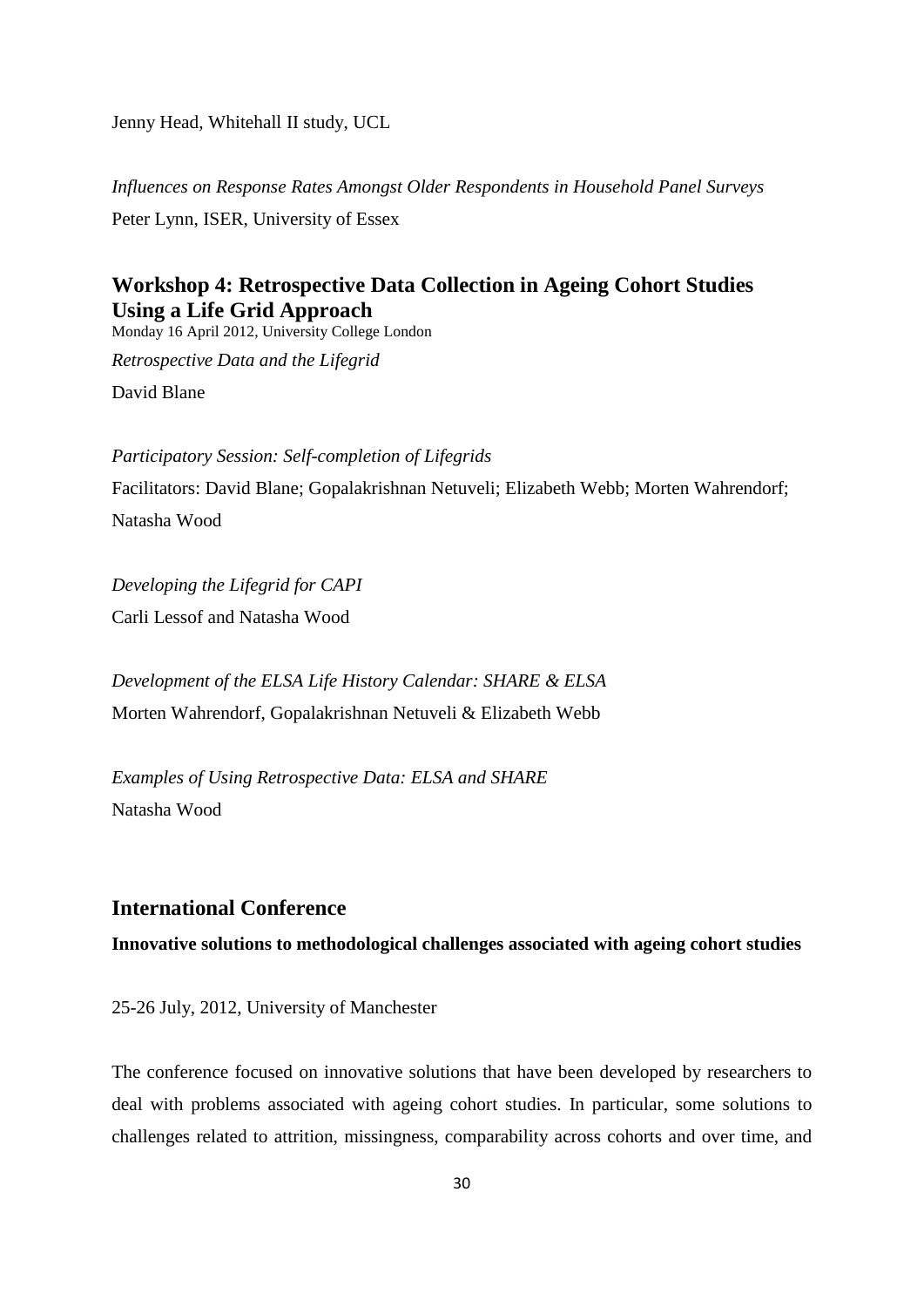data collection were highlighted over two days. The first day featured presentations and demonstrations of syntax programming for statistical packages. The second day featured practical sessions in a computer lab using statistical software packages.

## **Day 1**

*Attrition and Health in Ageing Studies: Evidence from ELSA and HRS* James Banks, IFS and University of Manchester

*Using Auxiliary Variables to Adjust for Longitudinal Missingness* Ian Plewis, University of Manchester

*Statistical Issues in Meta-analysing Multiple Ageing Cohort Studies* Rebecca Hardy, NSHD and UCL

*Overcoming Problems Associated with Retrospective Data Collection in Cohort Studies* Natasha Wood & Carli Lessof, Natcen

## **Day 2: Computer based practical workshops**

*A Simulation of 1946 Birth Cohort Data under Three Missing Data Mechanisms (MCAR, MAR and MNAR)* Rebecca Landy, QMW

*Re-casting the Life Grid* Gopalakrishnan Netuveli and Morten Wahrendorf, ICLS and Imperial College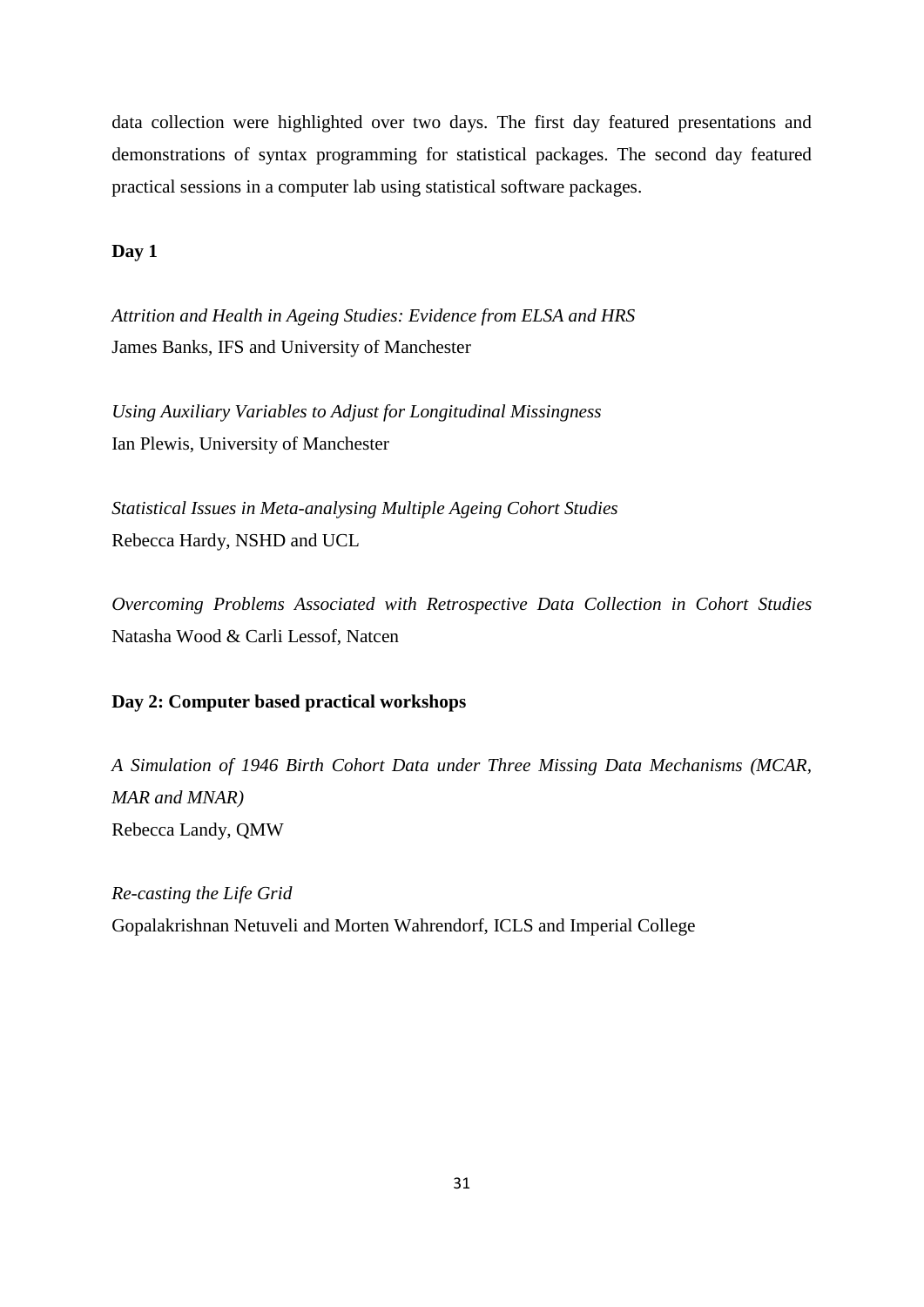# **References**

- <span id="page-33-8"></span>Anstey, K. J., Hofer, S. M., and Luszcz, M. A. (2003), 'A latent growth curve analysis of late-life sensory and cognitive function over 8 years: Evidence for specific and common factors underlying change', *Psychology and Aging,* 18 (4), 714-26.
- <span id="page-33-1"></span>Avendano, M., Jurges, H., and Mackenbach, J. P. (2009), 'Educational level and changes in health across Europe: longitudinal results from SHARE', *Journal of European Social Policy,* 19 (4), 301-16.
- Basu, R. (2013), 'Education and Dementia Risk: Results From the Aging Demographics and Memory Study', *Research on Aging,* 35 (1), 7-31.
- Bergman, P., et al. (2010), 'Non-Participation in the Second Wave of the Part Study on Mental Disorder and Its Effects on Risk Estimates', *International Journal of Social Psychiatry,* 56 (2), 119-32.
- <span id="page-33-2"></span>Chandola, T., et al. (2007), 'Social inequalities in self reported health in early old age: follow-up of prospective cohort study', *British Medical Journal,* 334 (7601), 990-93B.
- <span id="page-33-4"></span>d'Uva, T. B., O'Donnell, O., and van Doorslaer, E. (2008), 'Differential health reporting by education level and its impact on the measurement of health inequalities among older Europeans', *International Journal of Epidemiology,* 37 (6), 1375-83.
- <span id="page-33-7"></span>David, M. C., et al. (2012), 'Monte Carlo simulation of the cost-effectiveness of sample size maintenance programs revealed the need to consider substitution sampling', *Journal of Clinical Epidemiology,* 65 (11), 1200-11.
- <span id="page-33-3"></span>Doyle, Y. G., McKee, M., and Sherriff, M. (2012), 'A model of successful ageing in British populations', *European Journal of Public Health,* 22 (1), 71-76.
- <span id="page-33-9"></span>Duff, K., et al. (2010), 'Predicting cognitive change in older adults: the relative contribution of practice effects', *Arch Clin Neuropsychol,* 25 (2), 81-8.
- <span id="page-33-6"></span>Francesconi, M., Sutherland, H., and Zantomio, F. (2011), 'A comparison of earnings measures from longitudinal and cross-sectional surveys: evidence from the UK', *Journal of the Royal Statistical Society Series a-Statistics in Society,* 174, 297-326.
- Ganguli, M., et al. (2010), 'Age and education effects and norms on a cognitive test battery from a population-based cohort: The Monongahela-Youghiogheny Healthy Aging Team', *Aging & Mental Health,* 14 (1), 100-07.
- <span id="page-33-5"></span>Gardette, V., et al. (2007), 'Attrition in geriatric research: How important is it and how should it be dealt with?', *Journal of Nutrition Health & Aging,* 11 (3), 265-71.
- <span id="page-33-0"></span>Hebert, R., Raiche, M., and Gueye, N. R. (2012), 'Survey disability questionnaire does not generate valid accurate data compared to clinical assessment on an older population', *Archives of Gerontology and Geriatrics,* 54 (2), E57-E62.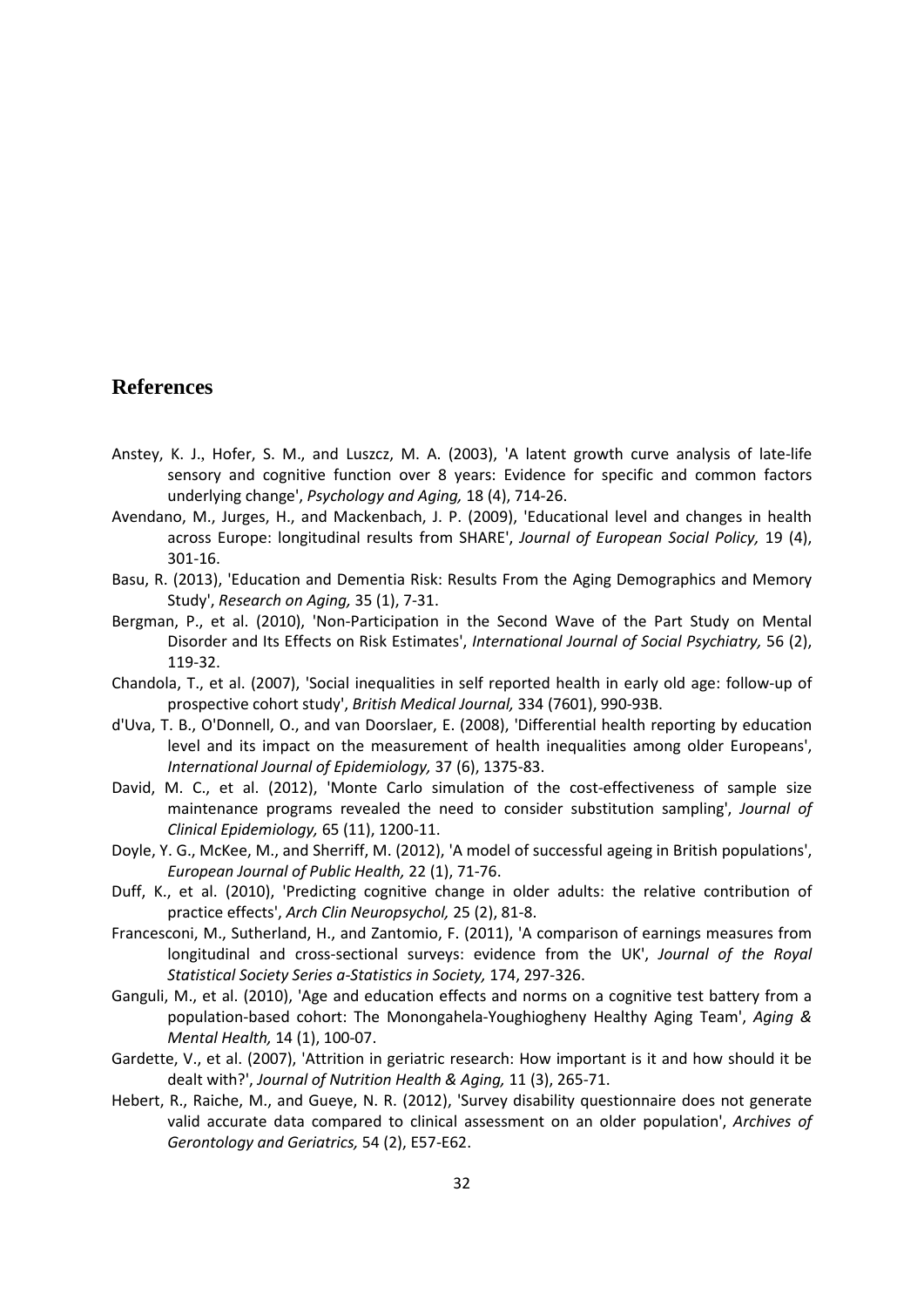- <span id="page-34-0"></span>Howse, K. (2012), 'Healthy ageing: the role of health care services', *Perspectives in Public Health,* 132 (4), 171-77.
- JacqminGadda, H., et al. (1997), 'Longitudinal study of cognitive aging in non-demented elderly subjects', *Revue D Epidemiologie Et De Sante Publique,* 45 (5), 363-72.
- Jenkins, A. (2012), 'Participation in Learning and Depressive Symptoms', *Educational Gerontology,* 38 (9), 595-603.
- <span id="page-34-4"></span>Jokela, M., et al. (2010), 'From Midlife to Early Old Age Health Trajectories Associated With Retirement', *Epidemiology,* 21 (3), 284-90.
- <span id="page-34-6"></span>Jurges, H. (2009), 'Provision for Old Age. National and International Survey Data to Support Research and Policy on Aging', *RatSWD Working Paper,* 94, 1-15.
- Kennison, R. F. and Zelinski, E. M. (2005), 'Estimating age change in list recall in asset and health dynamics of the oldest-old: The effects of attrition bias and missing data treatment', *Psychology and Aging,* 20 (3), 460-75.
- <span id="page-34-12"></span>Laursen, P. (1997), 'The impact of aging on cognitive functions - An 11 year follow-up study of four age cohorts - Preface', *Acta Neurologica Scandinavica,* 96, 3-+.
- <span id="page-34-11"></span>Liu, S. , Jones, R.N., and Glymour, M.N. (2010), 'Implications of lifecourse epidemiology for research on determinants of adult disease', *Public Health Reviews,* 32, 489-511.
- Martin, J., Bynner, J., Kalton, G., Boyle, P., Goldstein, H., Parsons, S., Piesse, A. (2006), 'Strategic Review of Panel and Cohort Studies', *Report to the Research Resurces Board of hte Economic and Social Research Council* (London: Longview), 1-85.
- <span id="page-34-13"></span>Martin, M. and Hofer, S. M. (2004), 'Intraindividual variability, change, and aging: Conceptual and analytical issues', *Gerontology,* 50 (1), 7-11.
- <span id="page-34-10"></span>Matthews, F. E., et al. (2004), 'Attrition and bias in the MRC cognitive function and ageing study: an epidemiological investigation', *Bmc Public Health,* 4.
- <span id="page-34-9"></span>Mein, G., et al. (2012), 'Predictors of two forms of attrition in a longitudinal health study involving ageing participants: An analysis based on the Whitehall II study', *Bmc Medical Research Methodology,* 12.
- <span id="page-34-14"></span>Morris, M. C., et al. (1999), 'Methodological issues in the study of cognitive decline', *Am J Epidemiol,* 149 (9), 789-93.
- <span id="page-34-3"></span>Parsons, J., et al. (2012), 'Goal setting as a feature of homecare services for older people: does it make a difference?', *Age and Ageing,* 41 (1), 24-29.
- <span id="page-34-7"></span>Ploubidis, G. B. and Grundy, E. (2009), 'Later-Life Mental Health in Europe: A Country-Level Comparison', *Journals of Gerontology Series B-Psychological Sciences and Social Sciences,* 64 (5), 666-76.
- Richards, M., Hardy, R., Kuh, D., Wadsworth, ME. (2001) Birth weight and cognitive function in the British 1946 birth cohort: longitudinal population based study. *BMJ*;322:199203
- <span id="page-34-5"></span>Reboussin, B. A., et al. (2002), 'Latent class models for longitudinal studies of the elderly with data missing at random', *Journal of the Royal Statistical Society Series C-Applied Statistics,* 51, 69- 90.
- <span id="page-34-2"></span>Schneider, J. M., et al. (2011), 'Dual Sensory Impairment in Older Age', *Journal of Aging and Health,* 23 (8), 1309-24.
- <span id="page-34-15"></span>Steffens, D. C., et al. (2006), 'Perspectives on depression, mild cognitive impairment, and cognitive decline', *Archives of General Psychiatry,* 63 (2), 130-38.
- <span id="page-34-1"></span>Tucker, S., et al. (2011), 'An evaluation of the use of self-assessment for the provision of community equipment and adaptations in English local authorities', *British Journal of Occupational Therapy* (74), 119-28.
- <span id="page-34-8"></span>Van Ness, P. H., et al. (2010), 'Gerontologic Biostatistics: The Statistical Challenges of Clinical Research with Older Study Participants', *Journal of the American Geriatrics Society,* 58 (7), 1386-92.